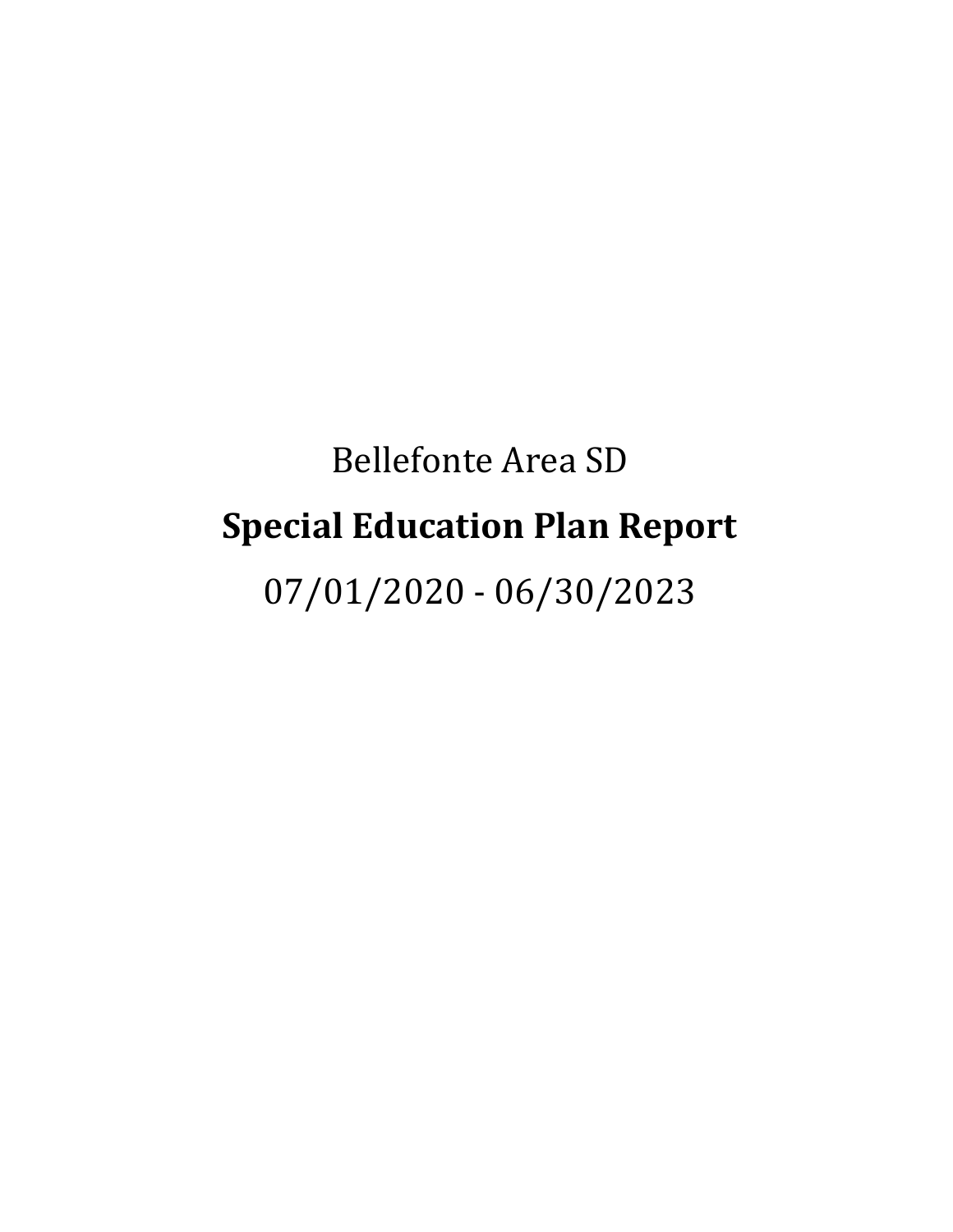## District Profile

## **Demographics**

318 N Allegheny St Bellefonte, PA 16823-1613 814-355-4814 Superintendent: Tammie Burnaford Director of Special Education: Gina MacFalls

## **Planning Committee**

| <b>Name</b>      | Role                                            |
|------------------|-------------------------------------------------|
| Michelle Saylor  | Administrator: Special Education                |
| Michelle Saylor  | Administrator: Special Education                |
| Rodney Musser    | <b>Board Member: Special Education</b>          |
| Jeannie Burns    | Ed Specialist - School Counselor : Professional |
|                  | <b>Education Special Education</b>              |
| Jennifer Kroboth | Elementary School Teacher - Special Education : |
|                  | <b>Special Education</b>                        |
| Rachael Davis    | High School Teacher - Special Education :       |
|                  | Professional Education Special Education        |
| Gina MacFalls    | Special Education Director/Specialist: Special  |
|                  | Education                                       |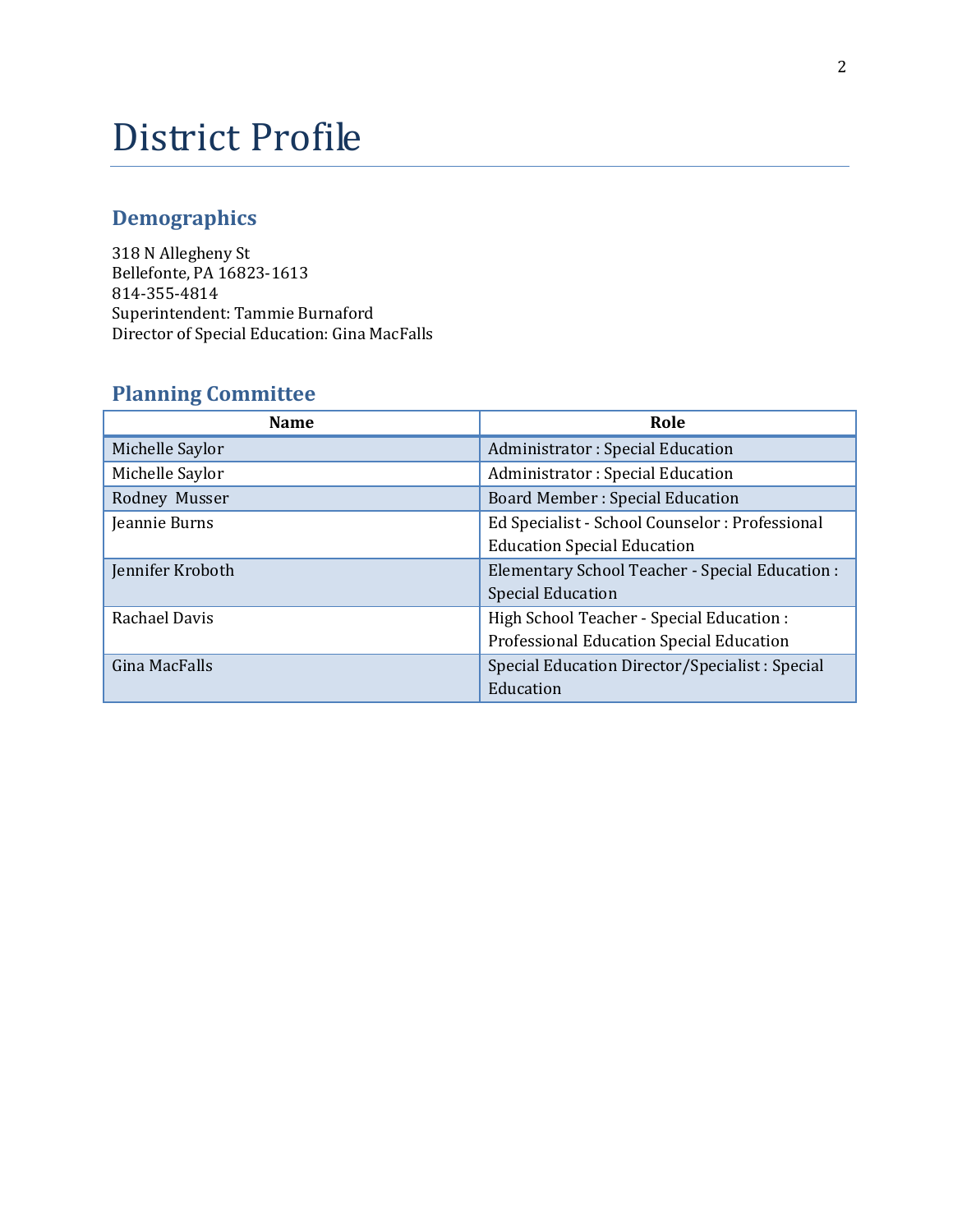## Core Foundations

### **Special Education**

## *Special Education Students*

Total students identified: 466

#### *Identification Method*

Identify the District's method for identifying students with specific learning disabilities.

The Bellefonte Area School District will address whether or not the child does not achieve adequately for the child's age or meet State approved grade level standards in one or more of the following areas: Oral expression, listening comprehension, written expression, basic reading skill, reading fluency skills, reading comprehension, mathematics calculations, mathematics problem solving

The District shall use a process to ensure that the under achievement of a child suspected of having a specific learning disability is not due to lack of appropriate instruction in reading or mathematics by considering documentation that prior to, or as a part of, the referral process, the child has been provided scientifically based instruction in regular education settings, delivered by qualified personnel, as indicated by observations of routine classroom instruction. The repeated assessments of achievement were conducted at reasonable intervals, reflecting formal assessment of student progress during instruction, which was provided to the child's parents.

The District does not use a screening process to bar a parent from making a request for a formal evaluation for identification of a learning disability. The comprehensive report will include the appropriate components of observation, behavioral assessments, achievement tests, local assessments, interest/vocational inventories as appropriate. Screening will not be considered a formal evolution for testing .

#### *Enrollment*

Review the Enrollment Difference Status. If necessary, describe how your district plans to address any significant disproportionalities.

The data is publicly available via the PennData website. You can view your most recent report. The link is[: https://penndata.hbg.psu.edu/PublicReporting/DataataGlance/tabid/2523/Default.aspx](https://penndata.hbg.psu.edu/PublicReporting/DataataGlance/tabid/2523/Default.aspx)

According to the 2018-19, Penn Data report, significant disproportionality exists in the following areas as compared to the state percentages in the Bellefonte Area School District: **Bellefonte: Autism 9.9% versus State 11.3%:**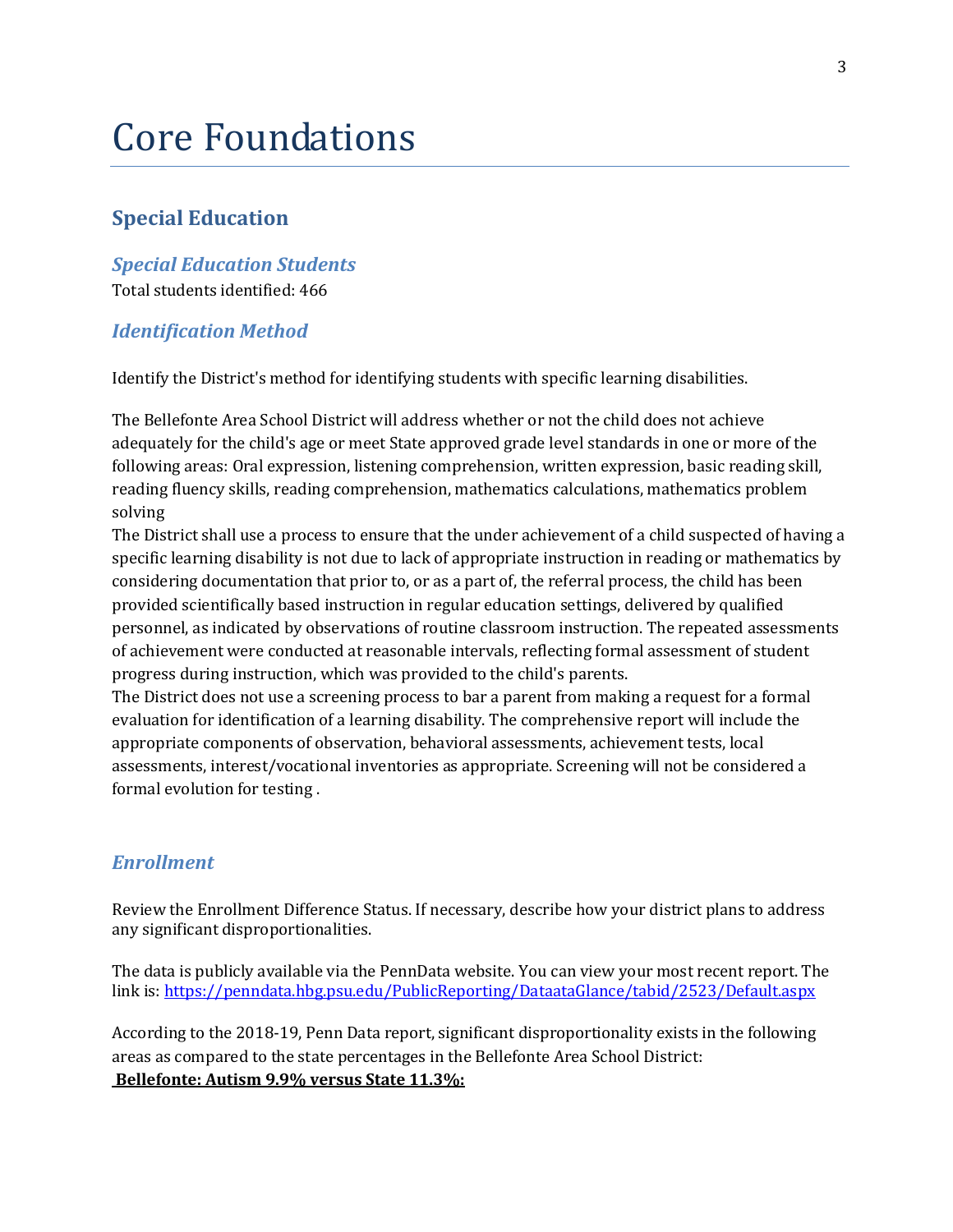The District previously was well below the State average in years past. However, additional training of school psychologists in various testing methods has allowed for better identification of students with autism. We have also seen a number of students move into the District with the autism exceptionality as well as additional students coming in from Early Intervention programs where they are identified as being on the Autism spectrum.

#### **Bellefonte: Emotional Disturbance 10.9% versus State 8.5%:**

The District is above the state average in this disability category. One possible reason for this discrepancy could be due to the District being the county seat. Students with emotional disturbance typically have mental health needs and the District is located in the county seat where many of these services could be accessed.

#### **Bellefonte: Intellectual Disability (Mental Retardation) 3.2 versus State 6.3%:**

The District is below the state average in this disability category. The District continuously addresses this issue by conducting biennial evaluations to determine if students are still eligible for services under this disability category. The Disrrict also has child find processes in place to assure that no child who potentially could be meet eligibility requirements in this category is missed. **Bellefonte: Other Health Impairment 11.8% versus State 16.4%;**

The district is below the state average in this disability category and the District continuously addresses this issue by conducting triennial evaluations to determine if students still qualify for services under this disability category. Child find processes are in place to assure that no child who potentially meet eligibility requirementsin this category is misse.d **Bellefonte: Speech and Language Impairment 20.2% versus State: 14.3%**

The District is above the State average in this disability category. This is due to a number of students who also have other disabilities where a speech and language disability is concurrent--such as autism and intellectual disability.

#### *Non-Resident Students Oversight*

- 1. How does the District meet its obligation under Section 1306 of the Public School Code as the host District at each location?
- 2. How does the District ensure that students are receiving a free appropriate public education (FAPE) in the least restrictive environment (LRE)?
- 3. What problems or barriers exist which limit the District's ability to meet its obligations under Section 1306 of the Public School Code?

The Bellefonte Area School District does not house any students under Section 1306. However, if the District did have students that fit into this category it would insure that the appropriate regulatory guidance through the most recent Basic Education Circular (BEC) would be followed. In addition, the District would also insure that Child Find involvement would occur. The District would comply fully with the requirements of IDEA and Chapter 14 to meet its obligations.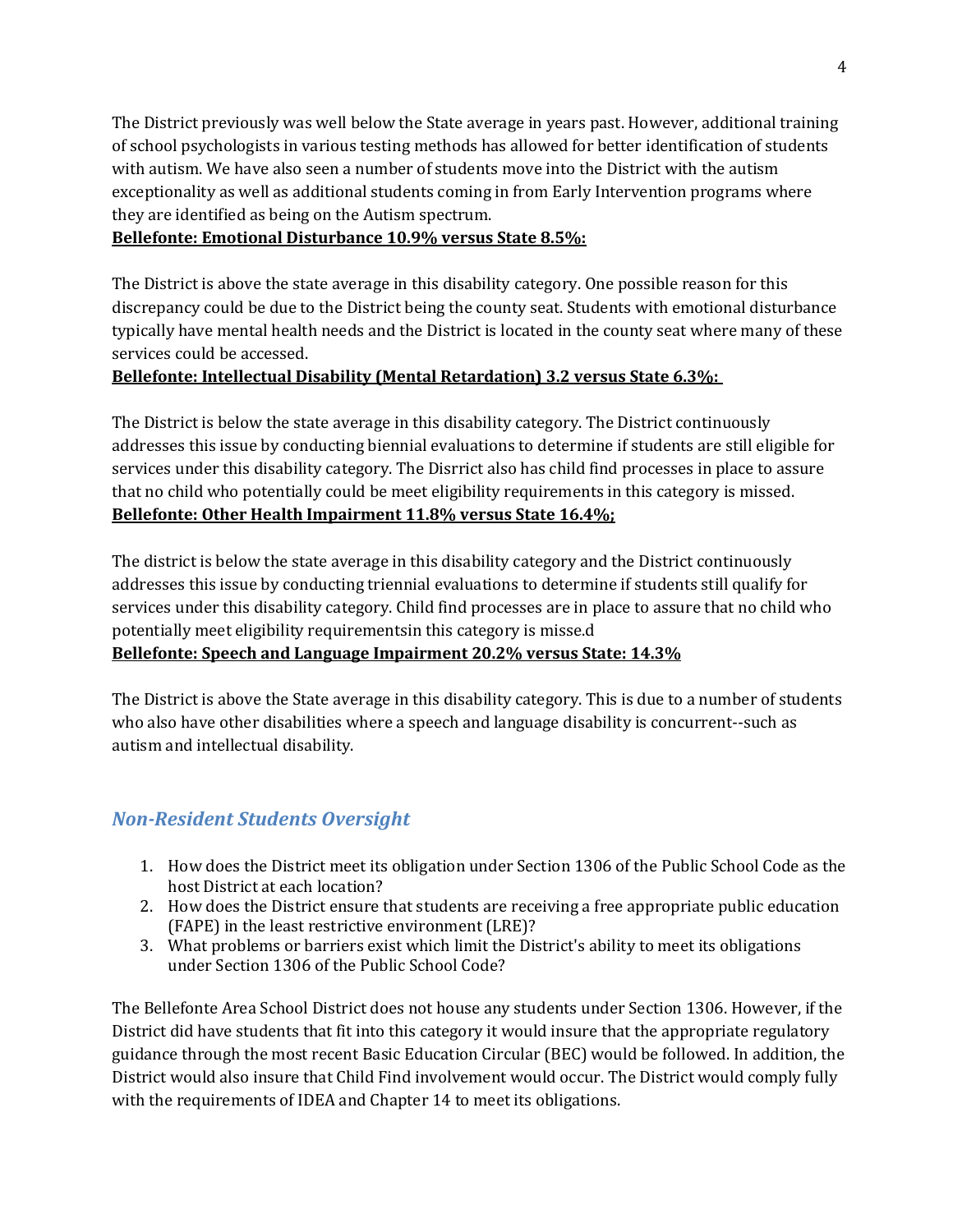Should any barriers exist, the District would continue to collaborate with the 1306 facilities to make sure that child find took place and that students with disabilities received FAPE . We could, for example, network with outside agencies and programs that would foster interagency collaboration.

#### *Incarcerated Students Oversight*

Describe the system of oversight the District would implement to ensure that all incarcerated students who may be eligible for special education are located, identified, evaluated and when deemed eligible, are offered a free appropriate public education (FAPE).

Bellefonte Area School District takes responsibility to ensure that FAPE is offered to each student who is eligible for special education within a correctional facility.

Specifically, the District is required to provide special education services to incarcerated school aged youth in addition to complying with "child find" obligations under IDEA. The District also utilizes appropriate evaluation procedures and diagnostic screening instruments to determine the eligibility and educational needs of inmates. The District also implements and reviews timely and appropriate Individual Education Programs (IEPs) for eligible students in accordance with federal and state regulations, including compliance with procedural safeguards, and provide FAPE in conformity with the IEP.

#### *Least Restrictive Environment*

- 1. Describe the District procedures, which ensure that, to the maximum extent appropriate, children with disabilities, including those in private institutions, are educated with nondisabled children, and that removal from the regular education environment only occurs when education in that setting with supplementary aids and services, cannot be achieved satisfactorily.
- 2. Describe how the District is replicating successful programs, evidence-based models, and other PDE sponsored initiatives to enhance or expand the continuum of supports/services and education placement options available within the District to support students with disabilities access the general education curriculum in the least restrictive environment (LRE). (Provide information describing the manner in which the District utilizes site-based training, consultation and technical assistance opportunities available through PDE/PaTTAN, or other public or private agencies.)
- 3. Refer to and discuss the SPP targets and the district's percentages in the Indicator 5 section Educational Environments. Also discuss the number of students placed out of the district and how those placements were determined to assure that LRE requirements are met.

The Bellefonte Area School District meets the letter and spirit of IDEA and Chapter 14 as it relates to least restrictive environment. The IEP team meets and makes the determination of where the student's educational program will be delivered and what supplementary aids and services will be brought in to support the student in the general education environment. The team will only consider removal from general education if the team tries to implement programming in the general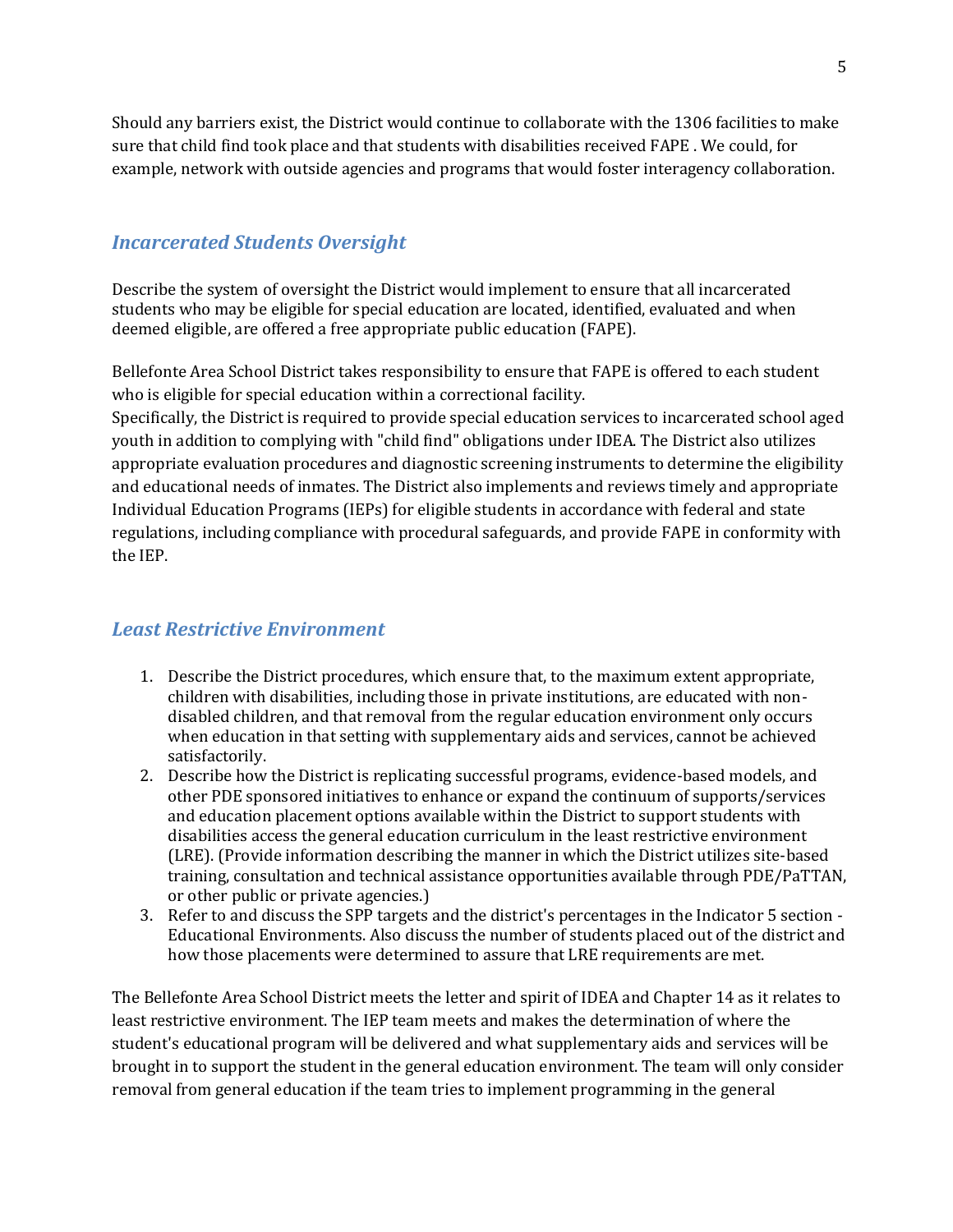education setting with supplementary aids and services. If the team feels the student needs something more restrictive, then data will be brought to the meeting and other alternatives explored. The Disrrict does not remove students to a more restrivctive placement due to lack of resources, disability category, or the need to make modifications within the general education curriculum.

The Bellefonte Area School District offers a full range of supplementary aids and services to all student who need them. These services are designed to provide meaningful educational benefit and are provided in a manner that does not stigmatize students. In addition, the IEP team considers supplementary aids and services within a framework that covers collaborative, instructional, physical, and social behavioral services. The following paragraph illustrates just a snapshot of some of the services the District district provides. Finally, the District also considers any potential harmful effects on the child as well as the qualify of services that he or she needs.

The Bellefonte Area School District implements a host of evidenced based models to both enhance and expand services to students with various disabilities in our K-12 special education programs. For example, for those students who require additional reading intervention than can be provided in the core curriculum, the district offers a variety of research based reading programs. With regard to the core language arts program, students receive differentiated instruction to help support their needs in the general education program. The district also consults with the local intermediate unit Technical Assistant Coordinators (TAC) too assist with complex services for students with autism. The district has brought in a research based lesson planning and intervention program for those students with autism to assist teachers in developing visual strategies and appropriate social skills activities for this population. In addition, the district added a Competent Learner Model (CLM) at the middle school level for the 2015-16 school year and a high school classroom at the start of the 2017- 18 school year. These classes have expanded the original CLM elementary class that was added in 2013-14. Our elementary. middle, and high school CLM classroom personnel attend monthly trainings on how to impelment the program.

All students, regardless of disability or educational placement, have opportunity to participate with their non-disabled peers in nonacademic and extracurricular activities. The District insures that related services such as transportation or personal care aide support, for example, are in place so that students can derive maximum educational benefit.

With regard to students who are placed outsdie of the Disrrict, the District's percentage is identical to the state average of 4.8. Any student who is considered for a more restrictive placement is reviewed by his or her Individualized Education Plan (IEP) team. The team discusses behavioral and/or academic data that would support placement in a more restrictive placement. Opportunities for participation with non-disabled peers are also considered when making this decision. Students who spend 80 percent or more of their day in the general education classroom are at 82.7%. This exceeds the state-wide everage of 61.5%. Students who spend less than 40 percent of their day inside the regular class are at 3.7 percent, which is below the state average of 9.4 percent. When making placement decisions, the IEP team determines if a student needs supplemental instruction outside of the general classsroom.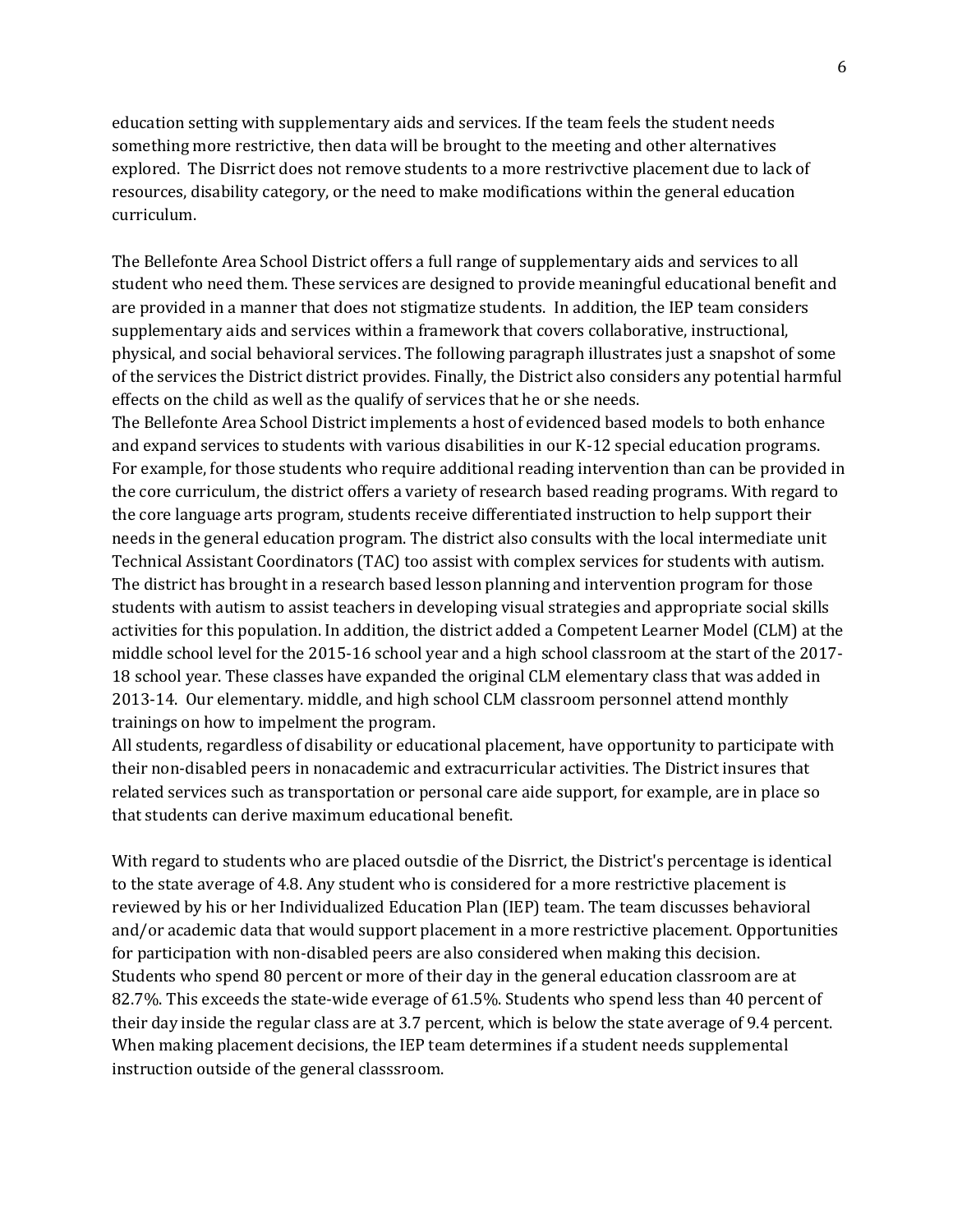#### *Behavior Support Services*

- 1. Provide a summary of the District policy on behavioral support services including, but not limited to, the school wide positive behavior supports (PBS).
- 2. Describe training provided to staff in the use of positive behavior supports, de-escalation techniques and responses to behavior that may require immediate intervention.
- 3. If the district also has School-Based Behavioral Health Services, please discuss it.

The Bellefonte Area School District's District policy aligns with all of the provisions of IDEA 2004 and Pa 22 School Code Chapter 14.133 in which positive, rather than negative, measures must form the basis of behavior support programs to ensure that all students shall be free from demeaning treatment, the use of aversive techniques, and the unreasonable use of restraints. The use of restraints is a measure of last resort and the district provides annual de-escalation and positive behavioral support training as outlined below.

The Bellefonte Area School District maintains a positive behavioral support policy that aligns with federal and state regulations as they refer to this topic. Essentially, all behavior techniques must be positive in nature and not be punitive toward the student. With regard to training in de-escalation techniques, key staff are training annually in de-escalation techniques and safe physical management. The policy also outlines that no prone restraints will be utilized and that if a mechanical device is necessary that it would be included in the student's IE. In addition, the policy discussed positive behavior support plans and the types of interventions that could be used to assist a student with challenging behaviors.

For example, the district has trained four in house Safety Care trainers to address de-escalation techniques. These trainers do monthly initial two day trainings for any staff who require it, and they also update our staff annually to insure that they are up to date with refreshers and certified. This has been a change from the last submission of this plan because the district relied on the Intermediate Unit for these services. Now we can better meet the needs of our ever changing student and staff populations by offering training on demand when new staff come on board.

Currently, elementary and middle school staff have been trained in how to give and interpret universal behavior screeners as well as how to conduct small social skills training, as well as check in and check out procedures.

Finally, the district offers school based behavioral health services by contracting out private psychological services, social skills groups training and counseling provided by in house staff, and elementary and secondary levels, as well as an elementary partial hospitalization program in a neighboring district. The Disrict also has students who are educated in a classroom in a neighboring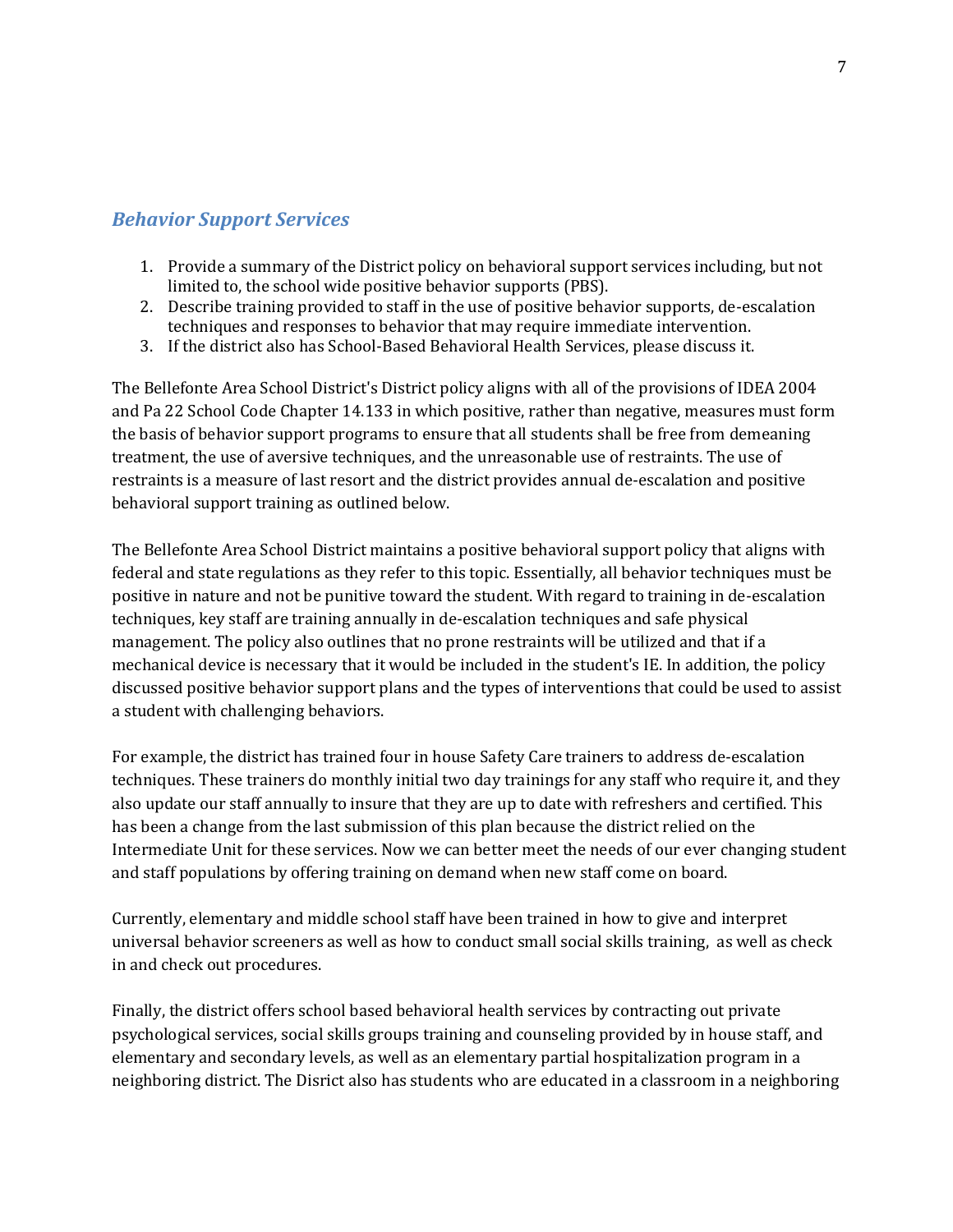district that is operated by the Intermediate Unit. This classroom focuses on assisting students to imrpove and build coping and socialization skills in grrades Kindergarten through second grade.

#### *Intensive Interagency/Ensuring FAPE/Hard to Place Students*

- 1. If the LEA is having difficulty ensuring FAPE for an individual student or a particular disability category, describe the procedures and analysis methods used to determine gaps in the continuum of special education supports, services and education placement options available for students with disabilities.
- 2. Include information detailing successful programs, services, education placements as well as identified gaps in current programs, services, and education placements not available within the LEA. Include an overview of services provided through interagency collaboration within the LEA.
- 3. Discuss any expansion of the continuum of services planned during the life of this plan.

The district has a crucial role in identifying which students require intensive interagency coordination since these are students whom the school district has determined cannot successfully be served in a public school education setting. In addition to assisting school districts with providing appropriate educational programs and placements the system of interagency coordination also works toward the goal of enhancing the capacity of local school district programs so that the needs of students with disabilities can be met in public educational settings in most situations. The Bellefonte Area School District ensures that to the maximum extent appropriate, children with disabilities in public or private institutions or other care facilities are educated with nondisabled peers, and removal from the regular environment only occurs if the nature and the severity of the disability is such that education in a regular class cannot be satisfactorily achieved with supplementary aids and services. The District does not make placement recommendations based on a lack of services, resources, facilities, staff, or administrative convenience. Rather, the district offers a continuum of special education services. Again, removal from the general education placement//program only occurs if the nature and the severity of the disability is so severe as to warrant a separate or more restrictive placement.

Currently there is one student who into this category within the school district. At this time, we will meet as an interagency team and determine what educational option is appropriate sincce the student is not appropriate for the high level of restrictiveness of a residential Approved Private School.. In addition, we also offer autism and emotional support classes in a separate setting, school based mental health/partial hosptialization services with additional tutoring if needed.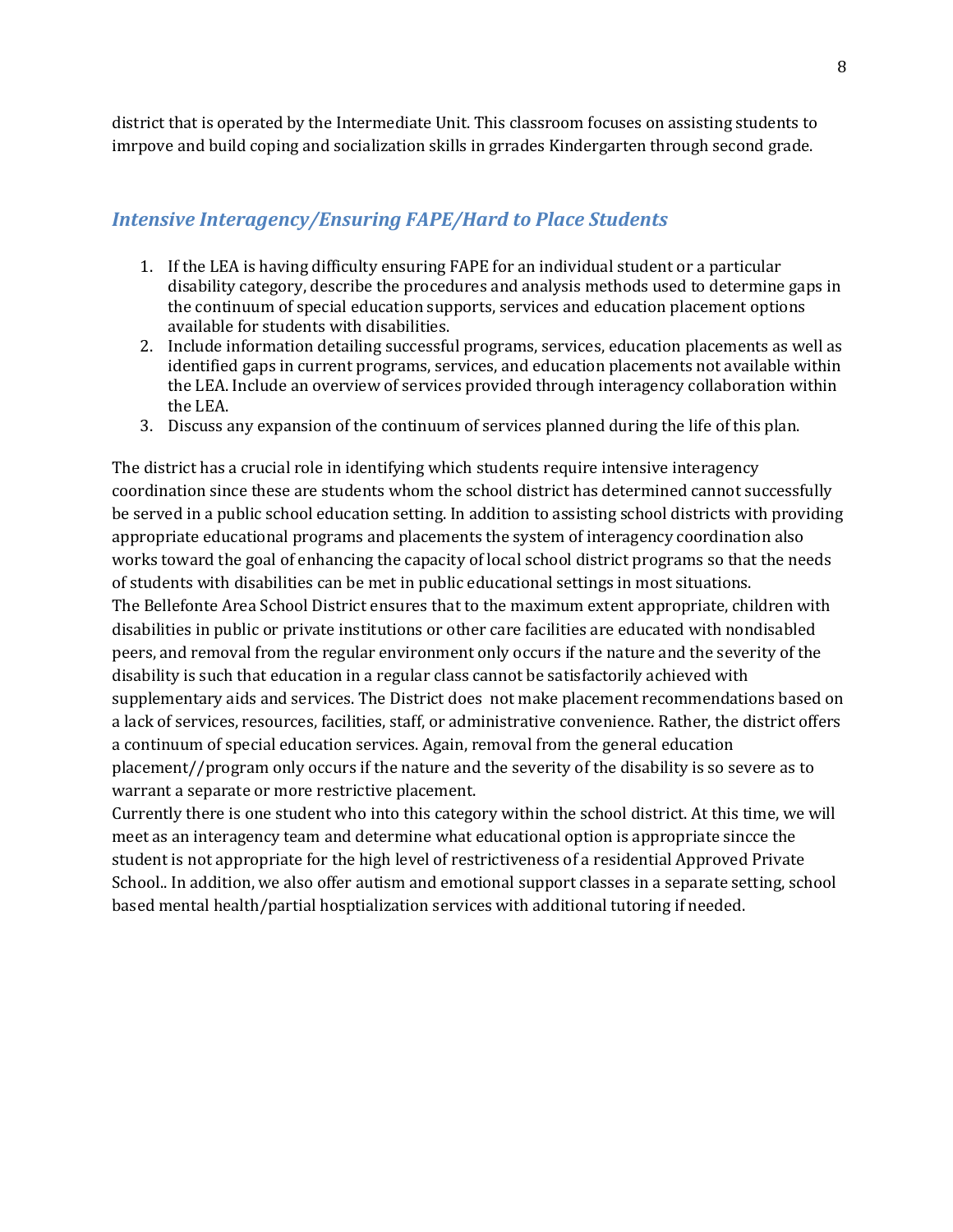## Assurances

### **Special Education Assurances**

The Local Education Agency (District) has verified the following Assurances:

- Implementation of a full range of services, programs and alternative placements available to the school district for placement and implementation of the special education programs in the school district.
- Implementation of a child find system to locate, identify and evaluate young children and children who are thought to be a child with a disability eligible for special education residing within the school district's jurisdiction. Child find data is collected, maintained and used in decision-making. Child find process and procedures are evaluated for its effectiveness. The District implements mechanisms to disseminate child find information to the public, organizations, agencies and individuals on at least an annual basis.
- Assurances of students with disabilities are included in general education programs and extracurricular and non-academic programs and activities to the maximum extent appropriate in accordance with an Individualized Education Program.
- Compliance with the PA Department of Education, Bureau of Special Education's report revision notice process.
- Following the state and federal guidelines for participation of students with disabilities in state and district-wide assessments including the determination of participation, the need for accommodations, and the methods of assessing students for whom regular assessment is not appropriate.
- Assurance of funds received through participation in the medical assistance reimbursement program, ACCESS, will be used to enhance or expand the current level of services and programs provided to students with disabilities in this local education agency.

### **24 P.S. §1306 and §1306.2 Facilities**

*There are no facilities.*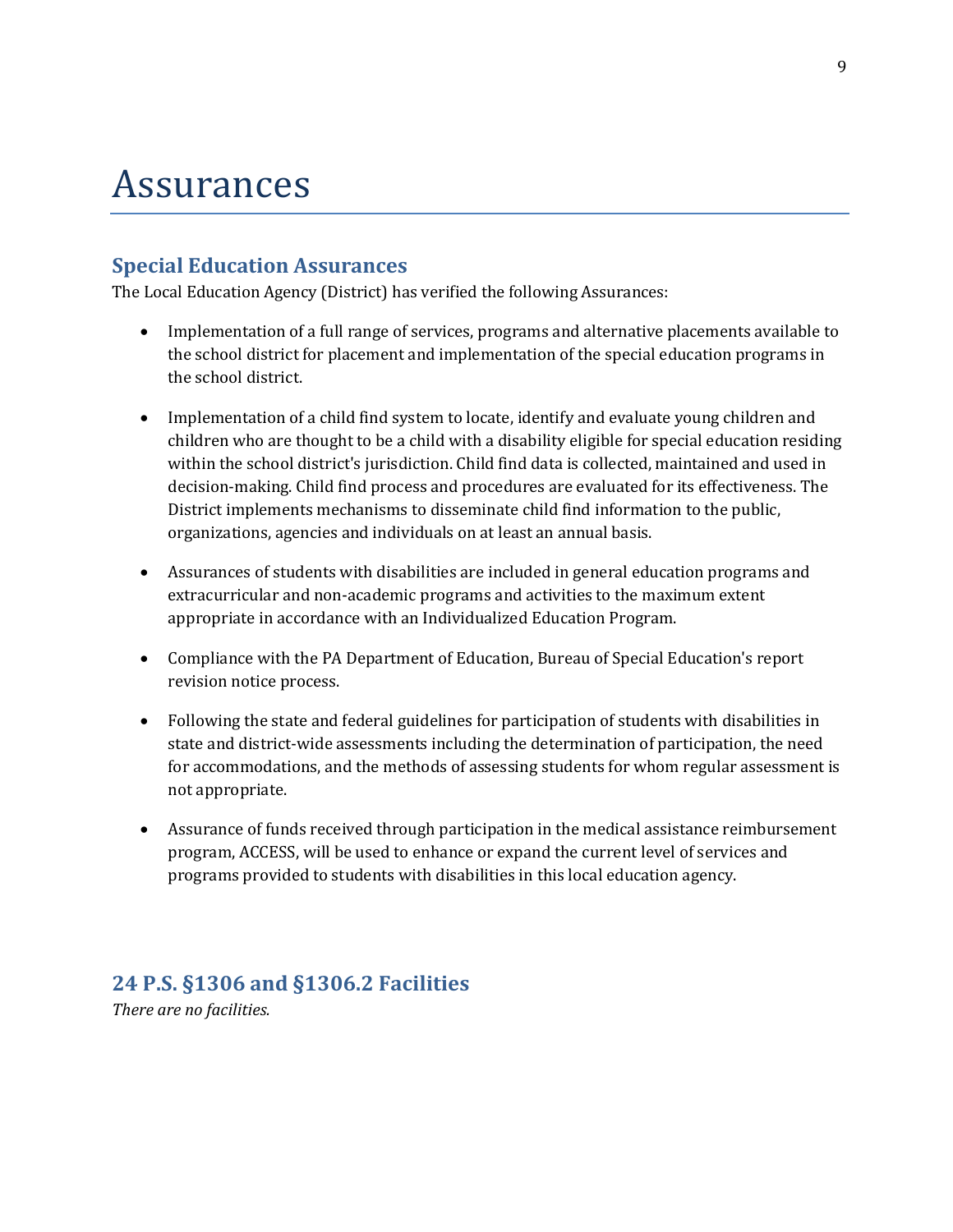| <b>Facility Name</b>                                          | <b>Type of Facility</b>                | <b>Type of Service</b>                                                                 | Number of<br><b>Students</b><br><b>Placed</b> |
|---------------------------------------------------------------|----------------------------------------|----------------------------------------------------------------------------------------|-----------------------------------------------|
| <b>Merakey Autism School</b>                                  | <b>Special Education</b><br>Centers    | <b>Autistic Support and Emotional</b><br><b>Support Services</b>                       | 8                                             |
| <b>Soaring Heights Autism</b><br>School, State College        | <b>Special Education</b><br>Centers    | <b>Full Time Autistic Support</b>                                                      | 5                                             |
| <b>Bridge Program-Centre</b><br><b>Hall Elementary School</b> | Neighboring<br><b>School Districts</b> | <b>Autistic Support and Emotional</b><br><b>Support Services</b>                       | $\overline{4}$                                |
| Centre Pennsylvania<br>Institute of Technology                | <b>Other</b>                           | Vocational Technical School-<br>itinerant autistic, emotional, and<br>learning support | 148                                           |

### **Least Restrictive Environment Facilities**

### **Special Education Program Profile**

**Program Position #1**

*Operator:* School District

#### **PROGRAM SEGMENTS**

| <b>Type of Support</b>          | <b>Level of Support</b>                 | <b>Age Range</b>                                               | Caseload | <b>FTE</b> |
|---------------------------------|-----------------------------------------|----------------------------------------------------------------|----------|------------|
| Itinerant                       | Learning Support                        | $6$ to $8$                                                     |          |            |
| Locations:                      |                                         |                                                                |          |            |
| Bellefonte Elementary<br>School | An Elementary School<br><b>Building</b> | A building in which General Education<br>programs are operated |          |            |

#### **Program Position #2**

*Operator:* School District **PROGRAM SEGMENTS**

| <b>Type of Support</b>          | <b>Level of Support</b>                 | <b>Age Range</b>                                               | Caseload | FTE |
|---------------------------------|-----------------------------------------|----------------------------------------------------------------|----------|-----|
| Itinerant                       | <b>Learning Support</b>                 | 8 to 11                                                        | 13       |     |
| Locations:                      |                                         |                                                                |          |     |
| Bellefonte Elementary<br>School | An Elementary School<br><b>Building</b> | A building in which General Education<br>programs are operated |          |     |

#### **Program Position #3 - Proposed Program**

*Operator:* School District

**PROPOSED PROGRAM INFORMATION**

*Type:* Position *Implementation Date:* March 2, 2016 **PROGRAM SEGMENTS**

| <b>Type of Support</b>                                                                                                                                                                          | <b>Level of Support</b> | <b>Age Range</b> | Caseload | <b>FTE</b> |  |
|-------------------------------------------------------------------------------------------------------------------------------------------------------------------------------------------------|-------------------------|------------------|----------|------------|--|
| Itinerant                                                                                                                                                                                       | <b>Learning Support</b> | 6 to 11          |          |            |  |
| Justification: There is only one learning support teacher in this building. At no time is there more than a three<br>year age span when students with disabilities are grouped for instruction. |                         |                  |          |            |  |
| Locations:                                                                                                                                                                                      |                         |                  |          |            |  |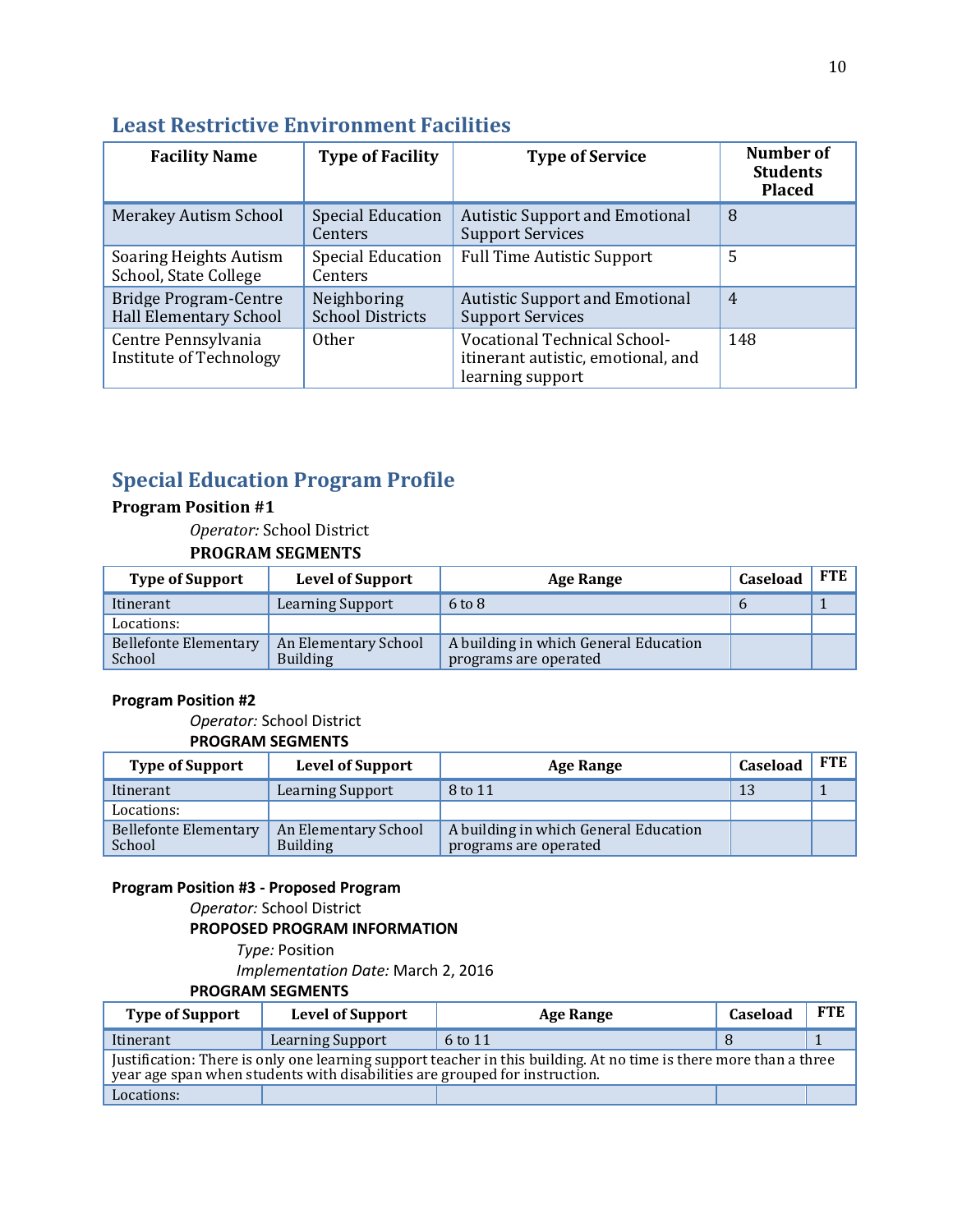| Benner Elementary | An Elementary School | A building in which General Education |  |
|-------------------|----------------------|---------------------------------------|--|
| School            | Building             | programs are operated                 |  |

#### **Program Position #4 - Proposed Program**

*Operator:* School District

#### **PROPOSED PROGRAM INFORMATION**

*Type:* Position

*Implementation Date:* March 2, 2016

#### **PROGRAM SEGMENTS**

| <b>Type of Support</b>                             | <b>Level of Support</b>                 | <b>Age Range</b>                                               | Caseload | <b>FTE</b> |
|----------------------------------------------------|-----------------------------------------|----------------------------------------------------------------|----------|------------|
| Itinerant                                          | <b>Learning Support</b>                 | $7$ to 9                                                       | 15       |            |
| Justification: no age range variance at this time. |                                         |                                                                |          |            |
| Locations:                                         |                                         |                                                                |          |            |
| Pleasant Gap<br>Elementary School                  | An Elementary School<br><b>Building</b> | A building in which General Education<br>programs are operated |          |            |

#### **Program Position #5**

#### *Operator:* School District **PROGRAM SEGMENTS**

| <b>Type of Support</b>                           | <b>Level of Support</b>                 | <b>Age Range</b>                                               | Caseload | <b>FTE</b> |
|--------------------------------------------------|-----------------------------------------|----------------------------------------------------------------|----------|------------|
| Itinerant                                        | <b>Learning Support</b>                 | 8 to 10                                                        | 10       |            |
| Justification: No variance noted at this time.   |                                         |                                                                |          |            |
| Locations:                                       |                                         |                                                                |          |            |
| <b>Marion Walker</b><br><b>Elementary School</b> | An Elementary School<br><b>Building</b> | A building in which General Education<br>programs are operated |          |            |

#### **Program Position #6 - Proposed Program**

*Operator:* School District

#### **PROPOSED PROGRAM INFORMATION**

*Type:* Class *Implementation Date:* March 2, 2016 **PROGRAM SEGMENTS**

#### **Type of Support Level of Support Age Range Caseload FTE** Itinerant Learning Support 12 to 13 18 18 1 Locations: Bellefonte Area Middle School A Middle School Building A building in which General Education programs are operated

#### **Program Position #7**

#### *Operator:* School District **PROGRAM SEGMENTS**

| <b>Type of Support</b>           | <b>Level of Support</b>            | <b>Age Range</b>                                               | Caseload | <b>FTE</b> |
|----------------------------------|------------------------------------|----------------------------------------------------------------|----------|------------|
| Itinerant                        | <b>Learning Support</b>            | $13$ to $14$                                                   | 18       |            |
| Locations:                       |                                    |                                                                |          |            |
| Bellefonte Area Middle<br>School | A Middle School<br><b>Building</b> | A building in which General Education<br>programs are operated |          |            |

#### **Program Position #8**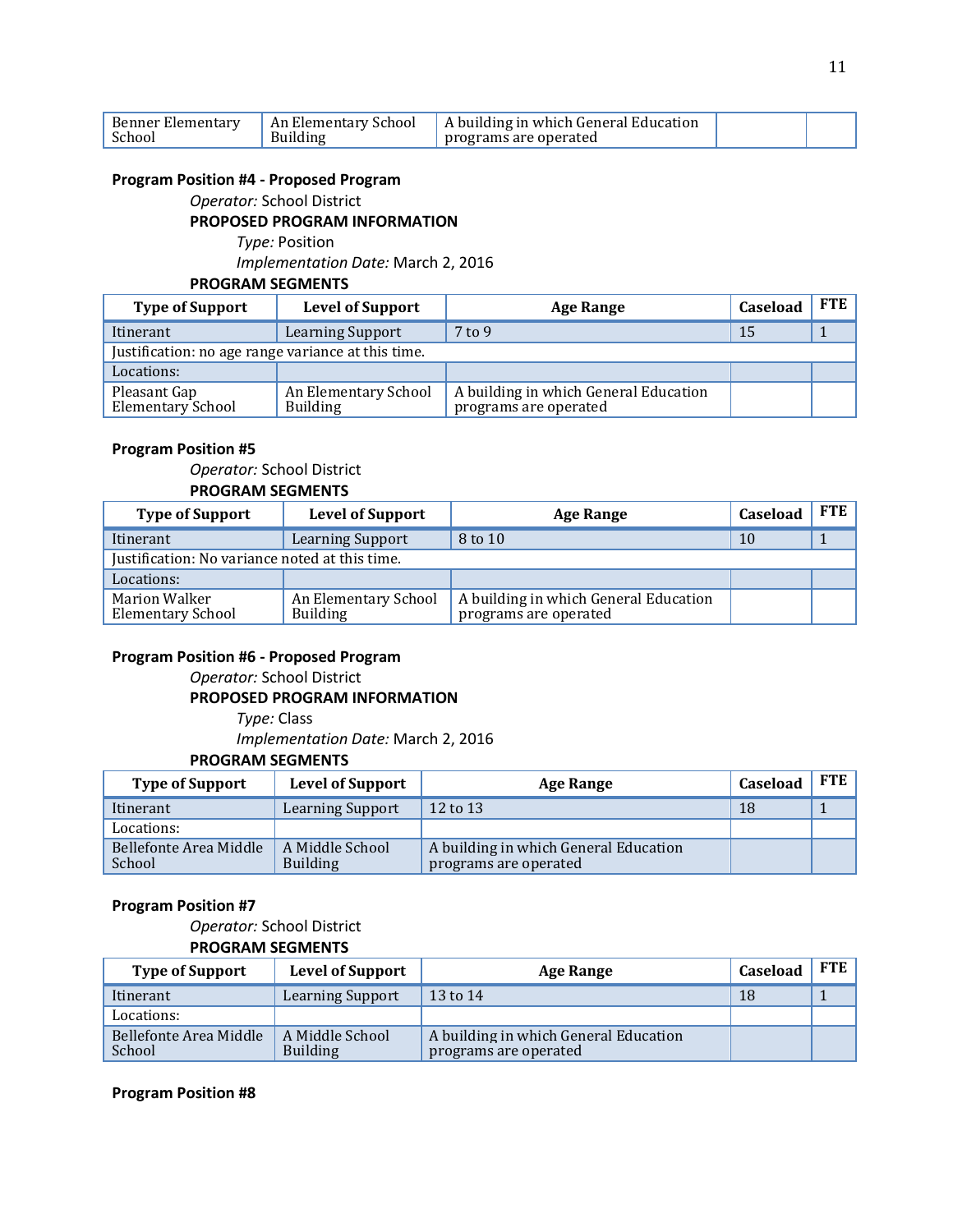#### *Operator:* School District **PROGRAM SEGMENTS**

| <b>Type of Support</b>           | <b>Level of Support</b>                 | <b>Age Range</b>                                               | Caseload | <b>FTE</b> |
|----------------------------------|-----------------------------------------|----------------------------------------------------------------|----------|------------|
| Itinerant                        | <b>Learning Support</b>                 | 13 to 14                                                       | 12       |            |
| Locations:                       |                                         |                                                                |          |            |
| Bellefonte Area<br>Middle School | An Elementary School<br><b>Building</b> | A building in which General Education<br>programs are operated |          |            |

#### **Program Position #9**

#### *Operator:* School District **PROGRAM SEGMENTS**

| <b>Type of Support</b>           | <b>Level of Support</b>            | Age Range                                                      | Caseload | FTE |
|----------------------------------|------------------------------------|----------------------------------------------------------------|----------|-----|
| Itinerant                        | <b>Learning Support</b>            | 13 to 14                                                       |          |     |
| Locations:                       |                                    |                                                                |          |     |
| Bellefonte Area Middle<br>School | A Middle School<br><b>Building</b> | A building in which General Education<br>programs are operated |          |     |

#### **Program Position #10**

*Operator:* School District **PROGRAM SEGMENTS**

| <b>Type of Support</b>           | <b>Level of Support</b>            | <b>Age Range</b>                                               | Caseload | <b>FTE</b> |
|----------------------------------|------------------------------------|----------------------------------------------------------------|----------|------------|
| Itinerant                        | <b>Learning Support</b>            | 13 to 14                                                       | 15       |            |
| Locations:                       |                                    |                                                                |          |            |
| Bellefonte Area Middle<br>School | A Middle School<br><b>Building</b> | A building in which General Education<br>programs are operated |          |            |

#### **Program Position #11**

#### *Operator:* School District **PROGRAM SEGMENTS**

| <b>Type of Support</b>         | <b>Level of Support</b>                 | Age Range                                                      | Caseload | <b>FTE</b> |
|--------------------------------|-----------------------------------------|----------------------------------------------------------------|----------|------------|
| Itinerant                      | Learning Support                        | 17 to 18                                                       | 23       |            |
| Locations:                     |                                         |                                                                |          |            |
| Bellefonte Area High<br>School | A Senior High School<br><b>Building</b> | A building in which General Education<br>programs are operated |          |            |

#### **Program Position #12**

#### *Operator:* School District **PROGRAM SEGMENTS**

| <b>Type of Support</b>         | <b>Level of Support</b>                            | Age Range                                                      | <b>Caseload</b> | <b>FTE</b> |
|--------------------------------|----------------------------------------------------|----------------------------------------------------------------|-----------------|------------|
| Itinerant                      | Learning Support                                   | 16 to 18                                                       | 10              | 0.5        |
|                                | Justification: This is an FTE for Learning Support |                                                                |                 |            |
| Locations:                     |                                                    |                                                                |                 |            |
| Bellefonte Area High<br>School | A Senior High School<br><b>Building</b>            | A building in which General Education<br>programs are operated |                 |            |

| <b>Type of Support</b>                              | <b>Level of Support</b>  | Age Range | Caseload | FTE |  |
|-----------------------------------------------------|--------------------------|-----------|----------|-----|--|
| Itinerant                                           | <b>Emotional Support</b> | 15 to 18  | 15       | 0.5 |  |
| Justification: This is an FTE for Learning Support. |                          |           |          |     |  |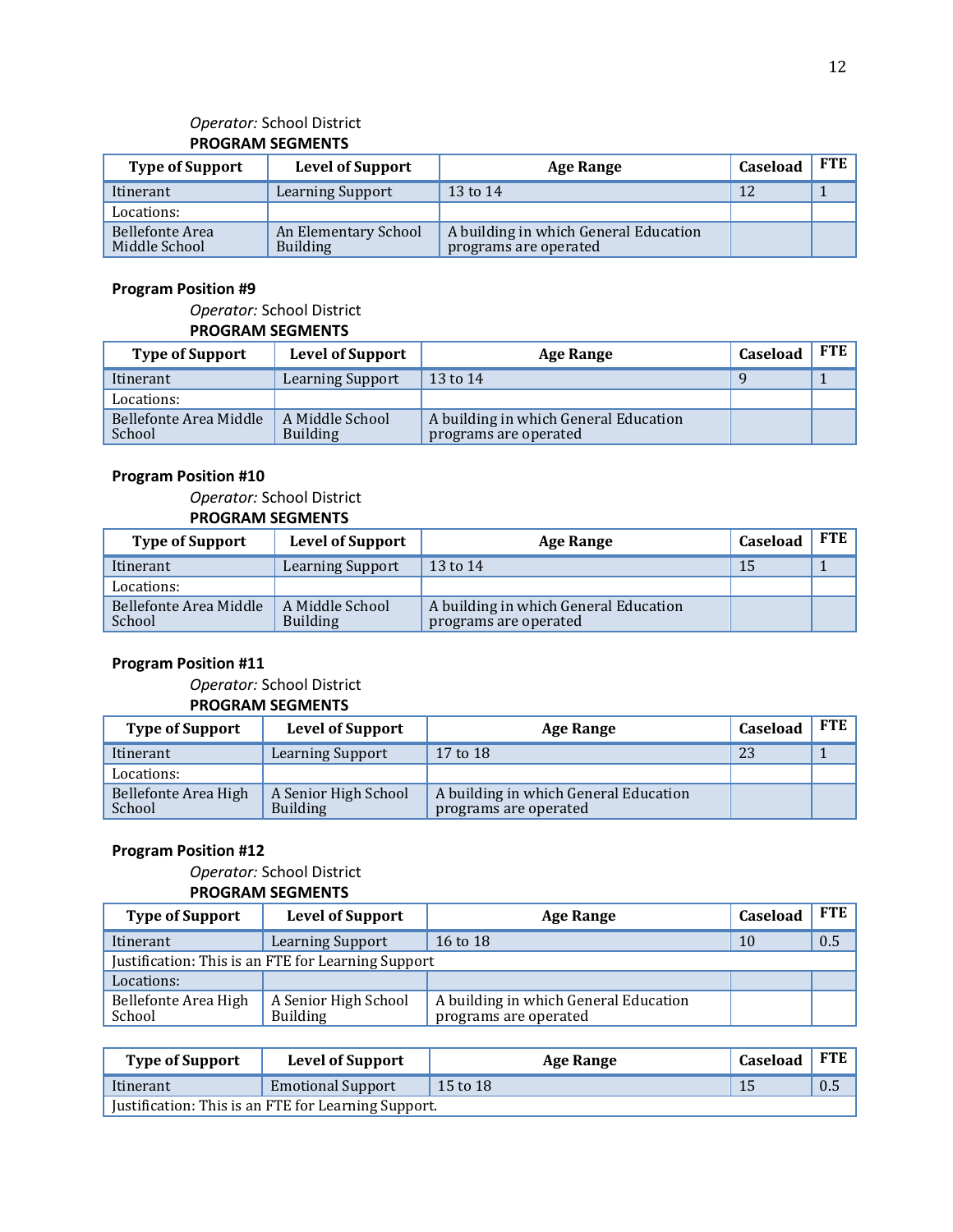| Locations:                     |                                  |                                                                |  |
|--------------------------------|----------------------------------|----------------------------------------------------------------|--|
| Bellefonte Area High<br>School | A Senior High School<br>Building | A building in which General Education<br>programs are operated |  |

#### **Program Position #13**

#### *Operator:* School District

#### **PROGRAM SEGMENTS**

| <b>Type of Support</b>         | <b>Level of Support</b>                 | <b>Age Range</b>                                               | Caseload | <b>FTE</b> |
|--------------------------------|-----------------------------------------|----------------------------------------------------------------|----------|------------|
| Itinerant                      | Learning Support                        | 15 to 18                                                       | 19       |            |
| Locations:                     |                                         |                                                                |          |            |
| Bellefonte Area High<br>School | A Senior High School<br><b>Building</b> | A building in which General Education<br>programs are operated |          |            |

#### **Program Position #14**

#### *Operator:* School District **PROGRAM SEGMENTS**

| <b>Type of Support</b>         | <b>Level of Support</b>                 | <b>Age Range</b>                                               | Caseload | <b>FTE</b> |
|--------------------------------|-----------------------------------------|----------------------------------------------------------------|----------|------------|
| Itinerant                      | <b>Learning Support</b>                 | 15 to 18                                                       | 18       |            |
| Locations:                     |                                         |                                                                |          |            |
| Bellefonte Area High<br>School | A Senior High School<br><b>Building</b> | A building in which General Education<br>programs are operated |          |            |

#### **Program Position #15 - Proposed Program**

*Operator:* School District

#### **PROPOSED PROGRAM INFORMATION**

*Type:* Position *Implementation Date:* March 2, 2016

#### **PROGRAM SEGMENTS**

| <b>Type of Support</b>         | <b>Level of Support</b>                 | Age Range                                                      | Caseload | <b>FTE</b> |
|--------------------------------|-----------------------------------------|----------------------------------------------------------------|----------|------------|
| Itinerant                      | <b>Learning Support</b>                 | 15 to 17                                                       | 22       |            |
| Locations:                     |                                         |                                                                |          |            |
| Bellefonte Area High<br>School | A Senior High School<br><b>Building</b> | A building in which General Education<br>programs are operated |          |            |

#### **Program Position #16 - Proposed Program**

*Operator:* School District

#### **PROPOSED PROGRAM INFORMATION**

*Type:* Position

*Implementation Date:* March 2, 2016

#### **PROGRAM SEGMENTS**

| <b>Type of Support</b>         | <b>Level of Support</b>                 | <b>Age Range</b>                                               | Caseload | <b>FTE</b> |
|--------------------------------|-----------------------------------------|----------------------------------------------------------------|----------|------------|
| Itinerant                      | <b>Learning Support</b>                 | 15 to 18                                                       | 26       |            |
| Locations:                     |                                         |                                                                |          |            |
| Bellefonte Area High<br>School | A Senior High School<br><b>Building</b> | A building in which General Education<br>programs are operated |          |            |

#### **Program Position #17 - Proposed Program**

*Operator:* School District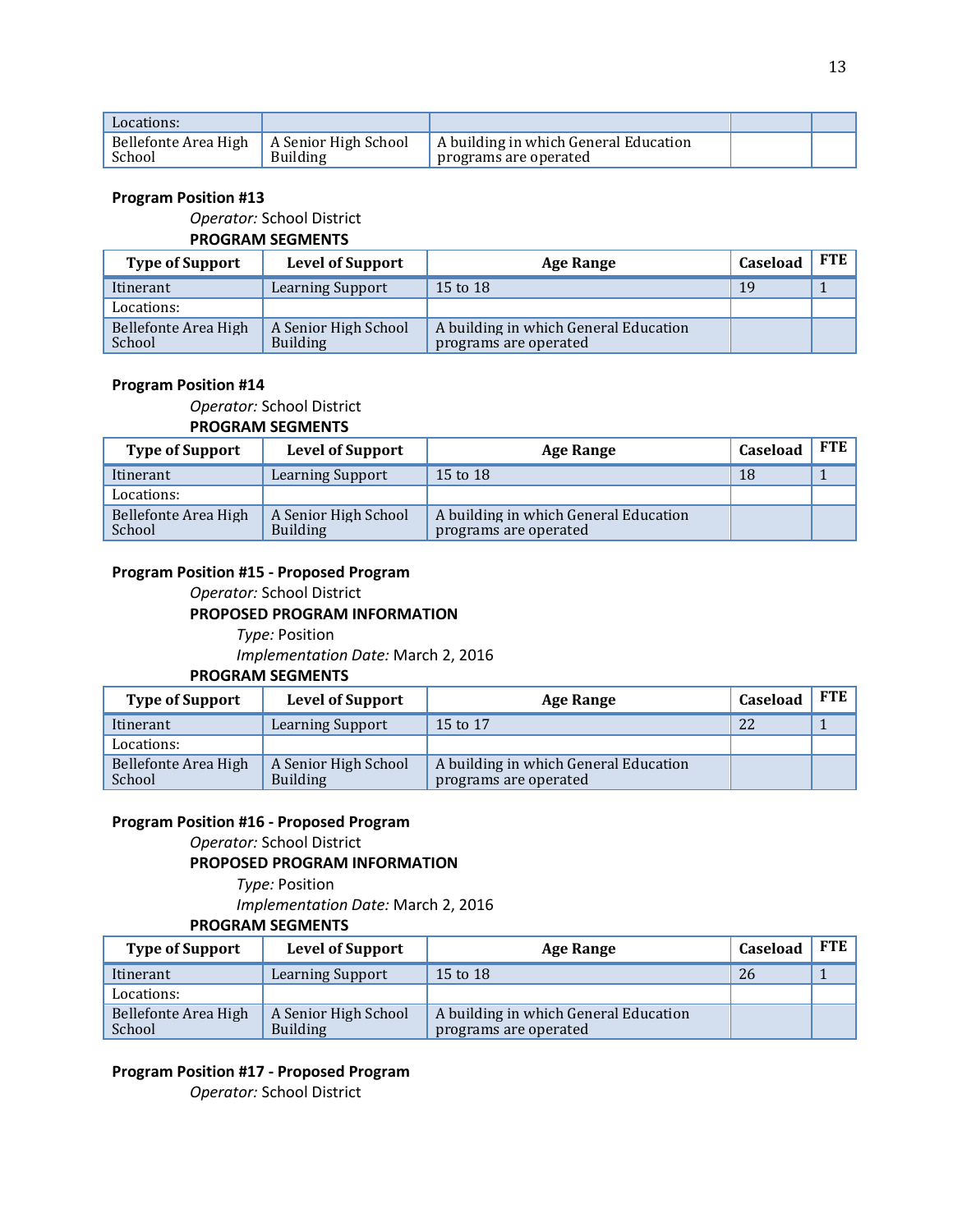#### **PROPOSED PROGRAM INFORMATION**

*Type:* Position *Implementation Date:* March 2, 2016

#### **PROGRAM SEGMENTS**

| <b>Type of Support</b>                                                                | <b>Level of Support</b>          | <b>Age Range</b>                                               | Caseload | <b>FTE</b> |
|---------------------------------------------------------------------------------------|----------------------------------|----------------------------------------------------------------|----------|------------|
| Supplemental (Less Than 80%<br>but More Than 20%)                                     | Life Skills Support              | $6 \text{ to } 9$                                              |          |            |
| Justification: students are not grouped together for more than a two year difference. |                                  |                                                                |          |            |
| Locations:                                                                            |                                  |                                                                |          |            |
| <b>Pleasant Gap Elementary</b><br>School                                              | An Elementary<br>School Building | A building in which General<br>Education programs are operated |          |            |

#### **Program Position #18**

*Operator:* School District

#### **PROGRAM SEGMENTS**

| <b>Type of Support</b>                            | Level of<br>Support                | <b>Age Range</b>                                               | <b>Caseload</b> | <b>FTE</b> |
|---------------------------------------------------|------------------------------------|----------------------------------------------------------------|-----------------|------------|
| Supplemental (Less Than 80%<br>but More Than 20%) | Life Skills<br>Support             | 12 to 14                                                       | 4               |            |
| Locations:                                        |                                    |                                                                |                 |            |
| Bellefonte Area Middle School                     | A Middle School<br><b>Building</b> | A building in which General<br>Education programs are operated |                 |            |

#### **Program Position #19**

*Operator:* School District **PROGRAM SEGMENTS**

| <b>Type of Support</b>                                                          | <b>Level of Support</b>          | <b>Age Range</b>                                               | Caseload | <b>FTE</b> |
|---------------------------------------------------------------------------------|----------------------------------|----------------------------------------------------------------|----------|------------|
| Supplemental (Less Than 80%<br>but More Than 20%)                               | Life Skills Support              | $15$ to $20$                                                   |          |            |
| Justification: determined appropriate by the IEP team and justified in the IEP. |                                  |                                                                |          |            |
| Locations:                                                                      |                                  |                                                                |          |            |
| Bellefonte Area High School                                                     | A Senior High<br>School Building | A building in which General<br>Education programs are operated |          |            |

#### **Program Position #20 - Proposed Program**

*Operator:* School District

#### **PROPOSED PROGRAM INFORMATION**

*Type:* ClassandPosition

*Implementation Date:* February 21, 2020

#### **PROGRAM SEGMENTS**

| <b>Type of Support</b>                                                                                                                                                                                              | <b>Level of Support</b>                 | Age Range                                                      | Caseload      | <b>FTE</b> |
|---------------------------------------------------------------------------------------------------------------------------------------------------------------------------------------------------------------------|-----------------------------------------|----------------------------------------------------------------|---------------|------------|
| Itinerant                                                                                                                                                                                                           | <b>Autistic Support</b>                 | 6 to 11                                                        | $\mathfrak b$ | 0.5        |
| Justification: There is only one autistic support teacher in this building. At no time are students grouped where<br>there is more than a three year age span-either in pull out and/or general education settings. |                                         |                                                                |               |            |
| Locations:                                                                                                                                                                                                          |                                         |                                                                |               |            |
| <b>Marion Walker</b><br><b>Elementary School</b>                                                                                                                                                                    | An Elementary School<br><b>Building</b> | A building in which General<br>Education programs are operated |               |            |

| <b>Type of Support</b> | <b>Level of Support</b> | <b>Age Range</b> | Caseload FTE |  |
|------------------------|-------------------------|------------------|--------------|--|
|                        |                         |                  |              |  |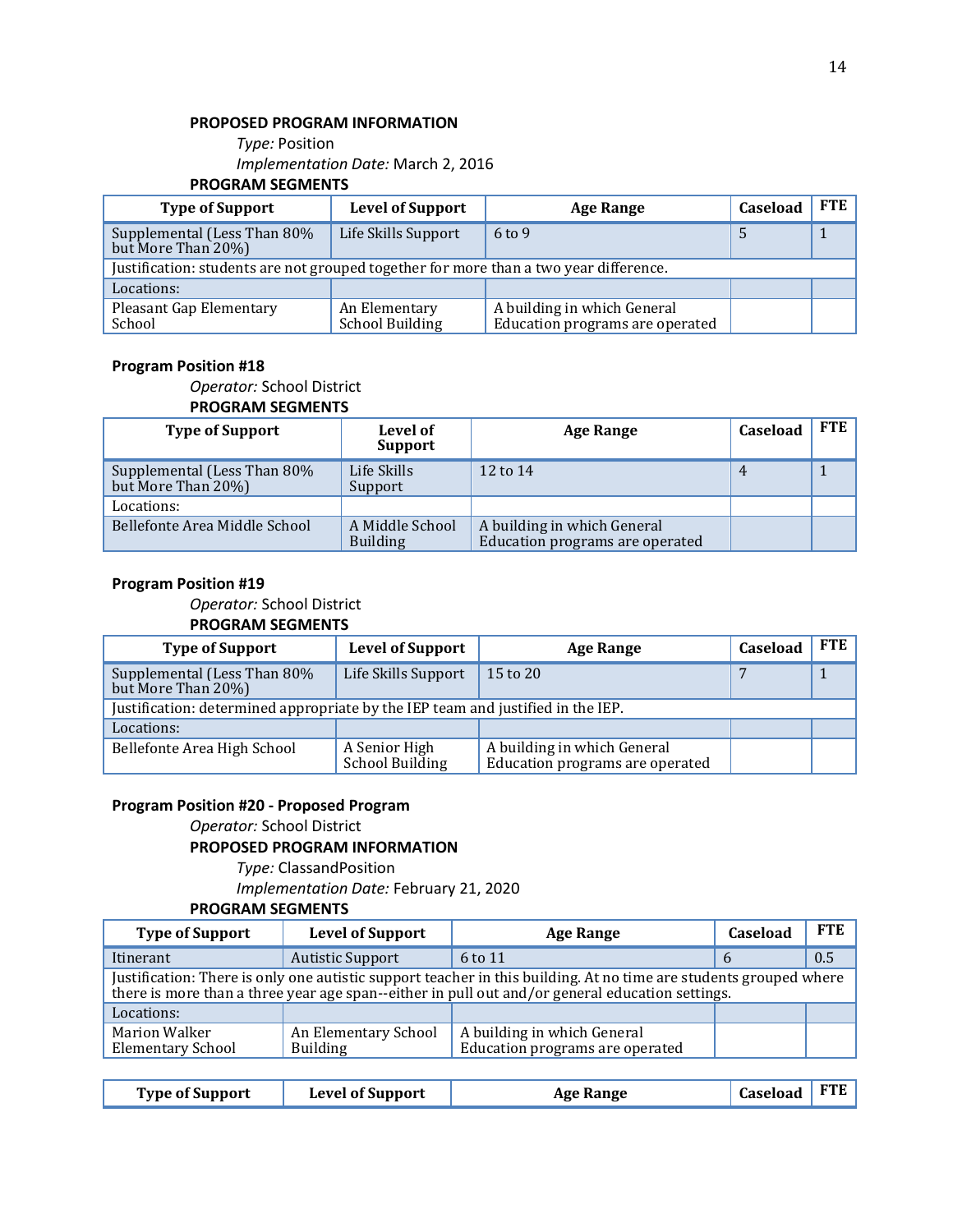| Itinerant                          | <b>Emotional Support</b>                | $6 \text{ to } 9$                                              | 0.5 |
|------------------------------------|-----------------------------------------|----------------------------------------------------------------|-----|
| Locations:                         |                                         |                                                                |     |
| Marion Walker<br>Elementary School | An Elementary School<br><b>Building</b> | A building in which General Education<br>programs are operated |     |

#### **Program Position #21**

*Operator:* School District

#### **PROGRAM SEGMENTS**

| <b>Type of Support</b>                                                                                                                 | <b>Level of Support</b>                 | <b>Age Range</b>                                               | Caseload | <b>FTE</b> |  |
|----------------------------------------------------------------------------------------------------------------------------------------|-----------------------------------------|----------------------------------------------------------------|----------|------------|--|
| Itinerant                                                                                                                              | <b>Emotional Support</b>                | 6 to 11                                                        |          | 0.5        |  |
| Justification: At no time is there any more than a three year age span when students with disabilities are<br>grouped for instruction. |                                         |                                                                |          |            |  |
| Locations:                                                                                                                             |                                         |                                                                |          |            |  |
| <b>Marion Walker</b><br><b>Elementary School</b>                                                                                       | An Elementary School<br><b>Building</b> | A building in which General Education<br>programs are operated |          |            |  |

#### **Program Position #23 - Proposed Program**

*Operator:* School District

#### **PROPOSED PROGRAM INFORMATION**

*Type:* Position *Implementation Date:* March 2, 2016

#### **PROGRAM SEGMENTS**

| <b>Type of Support</b>                                                                  | <b>Level of Support</b>            | <b>Age Range</b>                                               | Caseload | <b>FTE</b> |
|-----------------------------------------------------------------------------------------|------------------------------------|----------------------------------------------------------------|----------|------------|
| Itinerant                                                                               | <b>Autistic Support</b>            | 11 to 15                                                       | 12       | 0.5        |
| Justification: Teacher services both itinerant emotional and autistic support students. |                                    |                                                                |          |            |
| Locations:                                                                              |                                    |                                                                |          |            |
| Bellefonte Area Middle<br>School                                                        | A Middle School<br><b>Building</b> | A building in which General Education<br>programs are operated |          |            |

| <b>Type of Support</b>      | <b>Level of Support</b>            | <b>Age Range</b>                                               | Caseload | <b>FTE</b> |
|-----------------------------|------------------------------------|----------------------------------------------------------------|----------|------------|
| Itinerant                   | <b>Emotional Support</b>           | 11 to 15                                                       | 15       | 0.5        |
| Locations:                  |                                    |                                                                |          |            |
| Bellefonte Middle<br>School | A Middle School<br><b>Building</b> | A building in which General Education<br>programs are operated |          |            |

#### **Program Position #24 - Proposed Program**

*Operator:* School District

#### **PROPOSED PROGRAM INFORMATION**

*Type:* Class

*Implementation Date:* February 21, 2020

#### **PROGRAM SEGMENTS**

| <b>Type of Support</b>         | <b>Level of Support</b>                 | <b>Age Range</b>                                               | Caseload | <b>FTE</b> |
|--------------------------------|-----------------------------------------|----------------------------------------------------------------|----------|------------|
| Itinerant                      | Autistic Support                        | 15 to 18                                                       |          | 0.5        |
| Locations:                     |                                         |                                                                |          |            |
| Bellefonte Area High<br>School | A Senior High School<br><b>Building</b> | A building in which General Education<br>programs are operated |          |            |

| <b>Type of Support</b> | <b>Level of Support</b> | <b>Age Range</b> | Caseload FTE |  |
|------------------------|-------------------------|------------------|--------------|--|
|------------------------|-------------------------|------------------|--------------|--|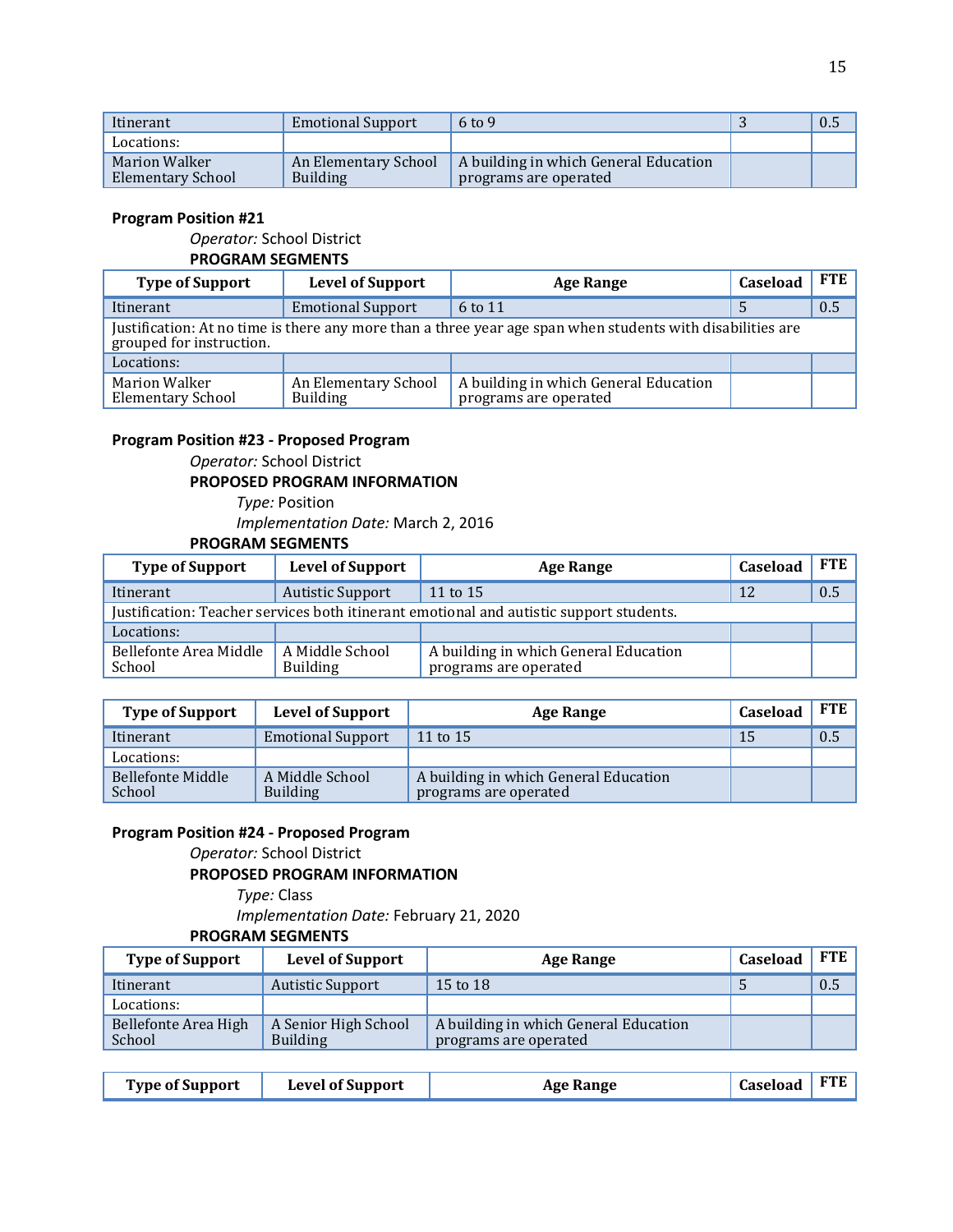| Itinerant                      | <b>Emotional Support</b>                | 15 to 18                                                       | 22 | 0.5 |
|--------------------------------|-----------------------------------------|----------------------------------------------------------------|----|-----|
| Locations:                     |                                         |                                                                |    |     |
| Bellefonte Area High<br>School | A Senior High School<br><b>Building</b> | A building in which General Education<br>programs are operated |    |     |

#### **Program Position #25**

#### *Operator:* School District

#### **PROGRAM SEGMENTS**

| <b>Type of Support</b>         | <b>Level of Support</b>                 | <b>Age Range</b>                                               | Caseload | <b>FTE</b> |
|--------------------------------|-----------------------------------------|----------------------------------------------------------------|----------|------------|
| Itinerant                      | <b>Emotional Support</b>                | 15 to 19                                                       | 23       | 0.5        |
| Locations:                     |                                         |                                                                |          |            |
| Bellefonte Area High<br>School | A Senior High School<br><b>Building</b> | A building in which General Education<br>programs are operated |          |            |

#### **Program Position #26 - Proposed Program**

*Operator:* School District

#### **PROPOSED PROGRAM INFORMATION**

*Type:* Class

*Implementation Date:* February 21, 2020

#### **PROGRAM SEGMENTS**

| <b>Type of Support</b>                                                                                                          | <b>Level of Support</b>                 | <b>Age Range</b>                                               | Caseload | <b>FTE</b> |  |
|---------------------------------------------------------------------------------------------------------------------------------|-----------------------------------------|----------------------------------------------------------------|----------|------------|--|
| Itinerant                                                                                                                       | Speech and Language<br>Support          | 6 to 11                                                        | 48       | 0.75       |  |
| Justification: At no time is there an age range variance of more than three years when students are grouped for<br>instruction. |                                         |                                                                |          |            |  |
| Locations:                                                                                                                      |                                         |                                                                |          |            |  |
| <b>Bellefonte</b><br><b>Elementary School</b>                                                                                   | An Elementary School<br><b>Building</b> | A building in which General Education<br>programs are operated |          |            |  |

| <b>Type of Support</b>           | <b>Level of Support</b>            | <b>Age Range</b>                                               | <b>Caseload</b> | <b>FTE</b> |
|----------------------------------|------------------------------------|----------------------------------------------------------------|-----------------|------------|
| Itinerant                        | Speech and Language<br>Support     | 12 to 14                                                       | J               | 0.25       |
| Locations:                       |                                    |                                                                |                 |            |
| Bellefonte Area<br>Middle School | A Middle School<br><b>Building</b> | A building in which General Education<br>programs are operated |                 |            |

#### **Program Position #28 - Proposed Program**

*Operator:* School District

#### **PROPOSED PROGRAM INFORMATION**

*Type:* Position *Implementation Date:* February 21, 2020 **PROGRAM SEGMENTS**

| <b>Type of Support</b>         | <b>Level of Support</b>                 | Age Range                                                      | Caseload | <b>FTE</b> |
|--------------------------------|-----------------------------------------|----------------------------------------------------------------|----------|------------|
| Itinerant                      | Speech and Language<br>Support          | 15 to 19                                                       | 13       | 0.25       |
| Locations:                     |                                         |                                                                |          |            |
| Bellefonte Area High<br>School | A Senior High School<br><b>Building</b> | A building in which General Education<br>programs are operated |          |            |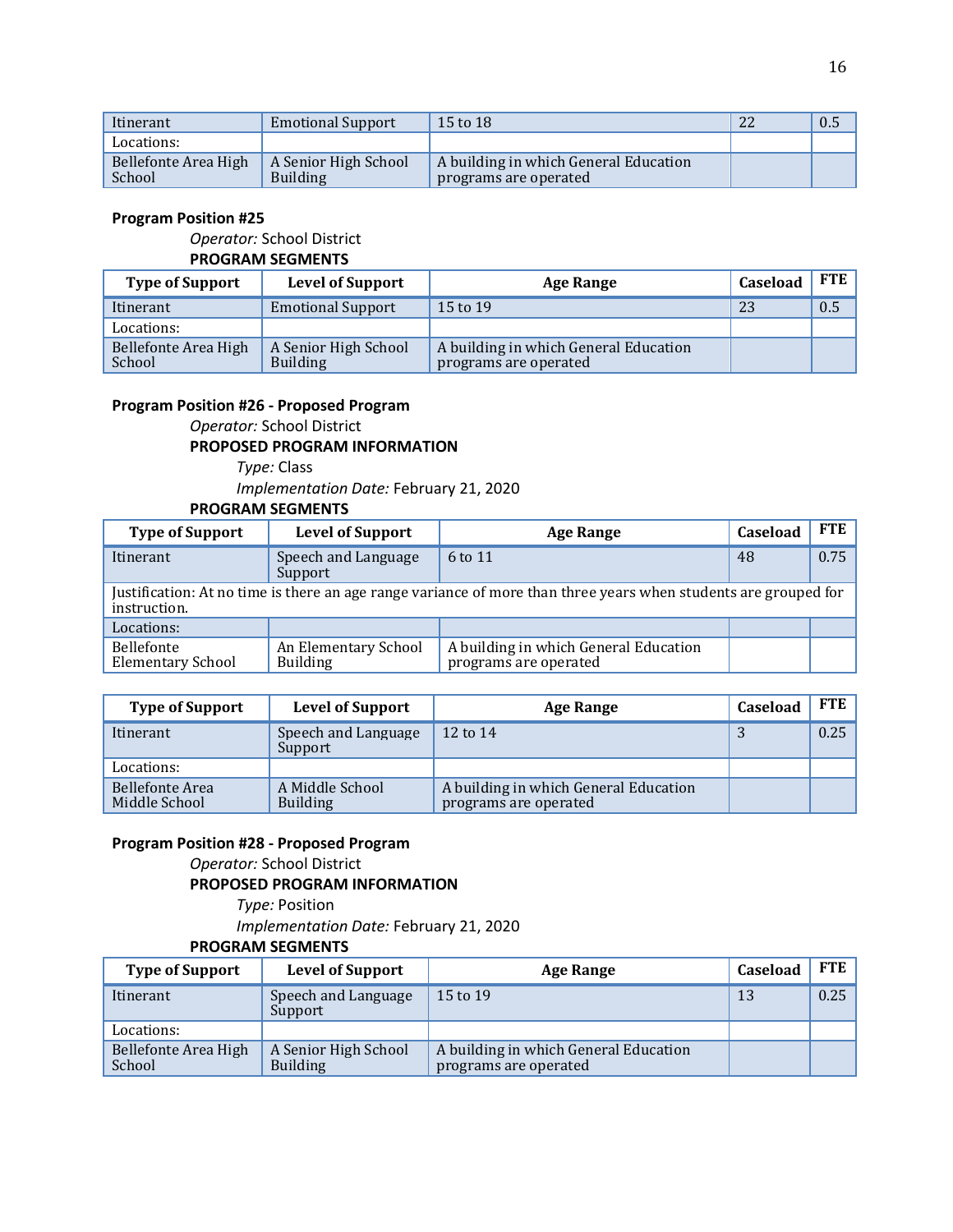| <b>Type of Support</b>                                    | <b>Level of Support</b>                 | Age Range                                                      | Caseload | <b>FTE</b> |
|-----------------------------------------------------------|-----------------------------------------|----------------------------------------------------------------|----------|------------|
| Itinerant                                                 | Speech and Language<br>Support          | $6$ to $10$                                                    | 30       | 0.75       |
| Justification: students are grouped as defined in the IEP |                                         |                                                                |          |            |
| Locations:                                                |                                         |                                                                |          |            |
| Pleasant Gap<br>Elementary School                         | An Elementary School<br><b>Building</b> | A building in which General Education<br>programs are operated |          |            |

#### **Program Position #30 - Proposed Program**

*Operator:* School District **PROPOSED PROGRAM INFORMATION**

*Type:* Position *Implementation Date:* February 21, 2020 **PROGRAM SEGMENTS**

| Type of<br><b>Support</b>                                                                                                  | <b>Level of Support</b>                 | <b>Age Range</b>                                               | Caseload | FTE |
|----------------------------------------------------------------------------------------------------------------------------|-----------------------------------------|----------------------------------------------------------------|----------|-----|
| Itinerant                                                                                                                  | Speech and Language<br>Support          | 6 to 11                                                        | 25       | 0.5 |
| Justification: At no time is there more than a three year age range when students are grouped together for<br>instruction. |                                         |                                                                |          |     |
| Locations:                                                                                                                 |                                         |                                                                |          |     |
| Benner<br>Elementary                                                                                                       | An Elementary School<br><b>Building</b> | A building in which General Education<br>programs are operated |          |     |

| <b>Type of Support</b>                           | <b>Level of Support</b>                 | <b>Age Range</b>                                               | Caseload | <b>FTE</b> |
|--------------------------------------------------|-----------------------------------------|----------------------------------------------------------------|----------|------------|
| Itinerant                                        | Speech and Language<br>Support          | $6 \text{ to } 9$                                              | 30       | 0.5        |
| Locations:                                       |                                         |                                                                |          |            |
| <b>Marion Walker</b><br><b>Elementary School</b> | An Elementary School<br><b>Building</b> | A building in which General Education<br>programs are operated |          |            |

#### **Program Position #32 - Proposed Program**

*Operator:* School District

#### **PROPOSED PROGRAM INFORMATION**

*Type:* Class *Implementation Date:* September 2, 2013 **PROGRAM SEGMENTS**

| <b>Type of Support</b>                             | <b>Level of Support</b>                 | <b>Age Range</b>                                               | Caseload | <b>FTE</b> |
|----------------------------------------------------|-----------------------------------------|----------------------------------------------------------------|----------|------------|
| <b>Full-Time Special</b><br><b>Education Class</b> | <b>Autistic Support</b>                 | $7$ to $10$                                                    |          |            |
| Locations:                                         |                                         |                                                                |          |            |
| <b>Bellefonte Elementary</b><br>School             | An Elementary School<br><b>Building</b> | A building in which General Education<br>programs are operated |          |            |

#### **Program Position #33 - Proposed Program**

*Operator:* School District

#### **PROPOSED PROGRAM INFORMATION**

*Type:* ClassandPosition *Implementation Date:* August 22, 2016 **PROGRAM SEGMENTS**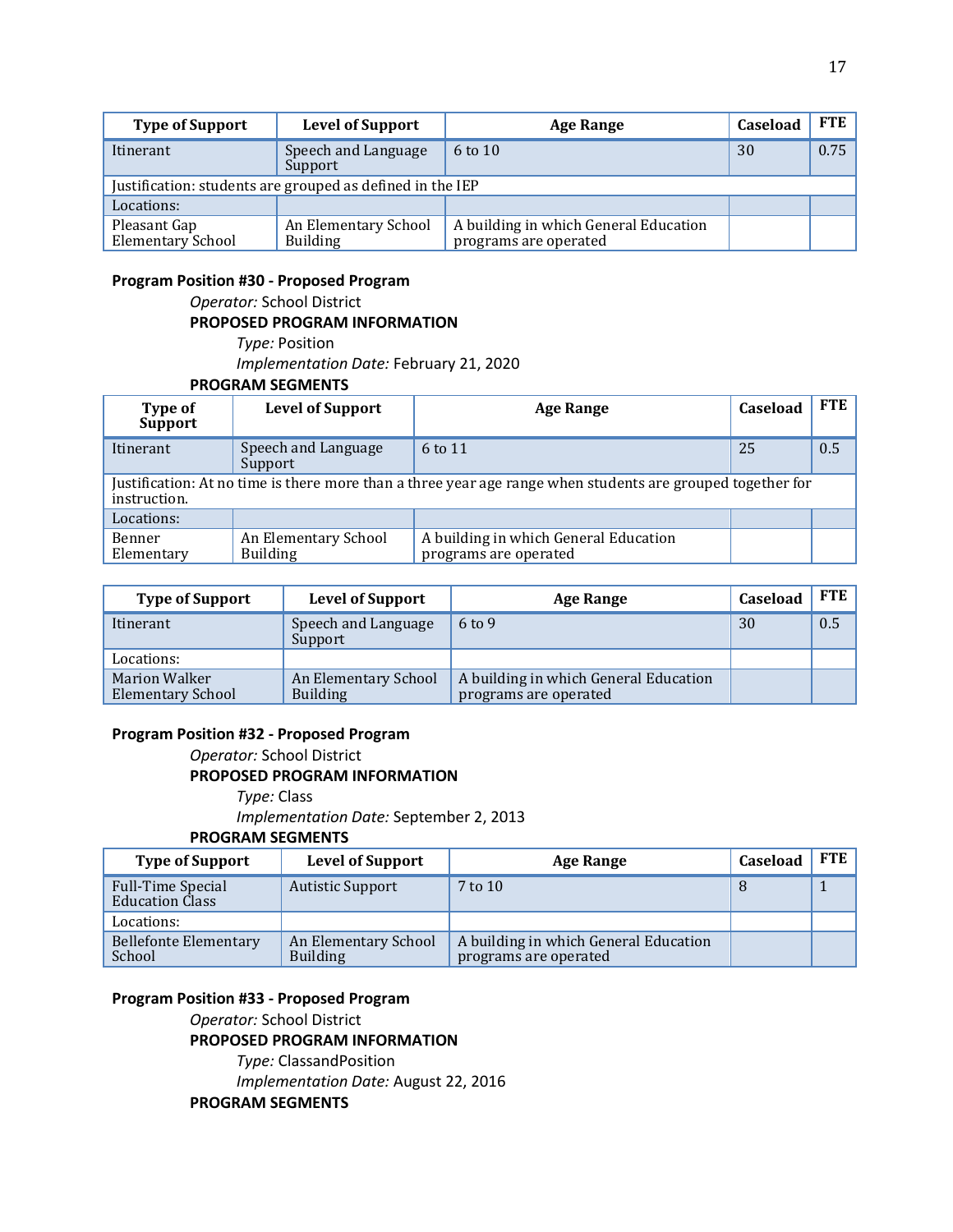| <b>Type of Support</b>                            | Level of<br><b>Support</b>         | <b>Age Range</b>                                               | Caseload | <b>FTE</b> |
|---------------------------------------------------|------------------------------------|----------------------------------------------------------------|----------|------------|
| Supplemental (Less Than 80%<br>but More Than 20%) | <b>Autistic Support</b>            | 11 to 15                                                       | b        |            |
| Locations:                                        |                                    |                                                                |          |            |
| Bellefonte Middle School                          | A Middle School<br><b>Building</b> | A building in which General<br>Education programs are operated |          |            |

#### **Program Position #34 - Proposed Program**

*Operator:* School District **PROPOSED PROGRAM INFORMATION** *Type:* ClassandPosition *Implementation Date:* March 2, 2016

#### **PROGRAM SEGMENTS**

| <b>Type of Support</b>                                                         | <b>Level of Support</b>                 | Age Range                                                      | Caseload | <b>FTE</b> |
|--------------------------------------------------------------------------------|-----------------------------------------|----------------------------------------------------------------|----------|------------|
| Itinerant                                                                      | <b>Emotional Support</b>                | 6 to 11                                                        | 18       |            |
| Justification: students are not grouped with more than a three year age range. |                                         |                                                                |          |            |
| Locations:                                                                     |                                         |                                                                |          |            |
| Bellefonte<br>Elementary                                                       | An Elementary School<br><b>Building</b> | A building in which General Education<br>programs are operated |          |            |

#### **Program Position #35 - Proposed Program**

*Operator:* School District

#### **PROPOSED PROGRAM INFORMATION**

*Type:* ClassandPosition

*Implementation Date:* August 28, 2017

#### **PROGRAM SEGMENTS**

| <b>Type of Support</b>                            | <b>Level of Support</b>                 | <b>Age Range</b>                                               | Caseload | FTE |
|---------------------------------------------------|-----------------------------------------|----------------------------------------------------------------|----------|-----|
| Supplemental (Less Than 80%<br>but More Than 20%) | <b>Autistic Support</b>                 | 14 to 18                                                       |          |     |
| Locations:                                        |                                         |                                                                |          |     |
| Bellefonte Area High School                       | A Senior High<br><b>School Building</b> | A building in which General<br>Education programs are operated |          |     |

#### **Program Position #36 - Proposed Program**

*Operator:* School District

#### **PROPOSED PROGRAM INFORMATION**

*Type:* Position

*Implementation Date:* August 21, 2018

#### **PROGRAM SEGMENTS**

| <b>Type of Support</b>                           | <b>Level of Support</b>                 | <b>Age Range</b>                                               | Caseload | <b>FTE</b> |
|--------------------------------------------------|-----------------------------------------|----------------------------------------------------------------|----------|------------|
| Itinerant                                        | Learning Support                        | $7$ to 9                                                       | 16       |            |
| Locations:                                       |                                         |                                                                |          |            |
| <b>Marion Walker</b><br><b>Elementary School</b> | An Elementary School<br><b>Building</b> | A building in which General Education<br>programs are operated |          |            |

#### **Program Position #37 - Proposed Program**

*Operator:* School District **PROPOSED PROGRAM INFORMATION**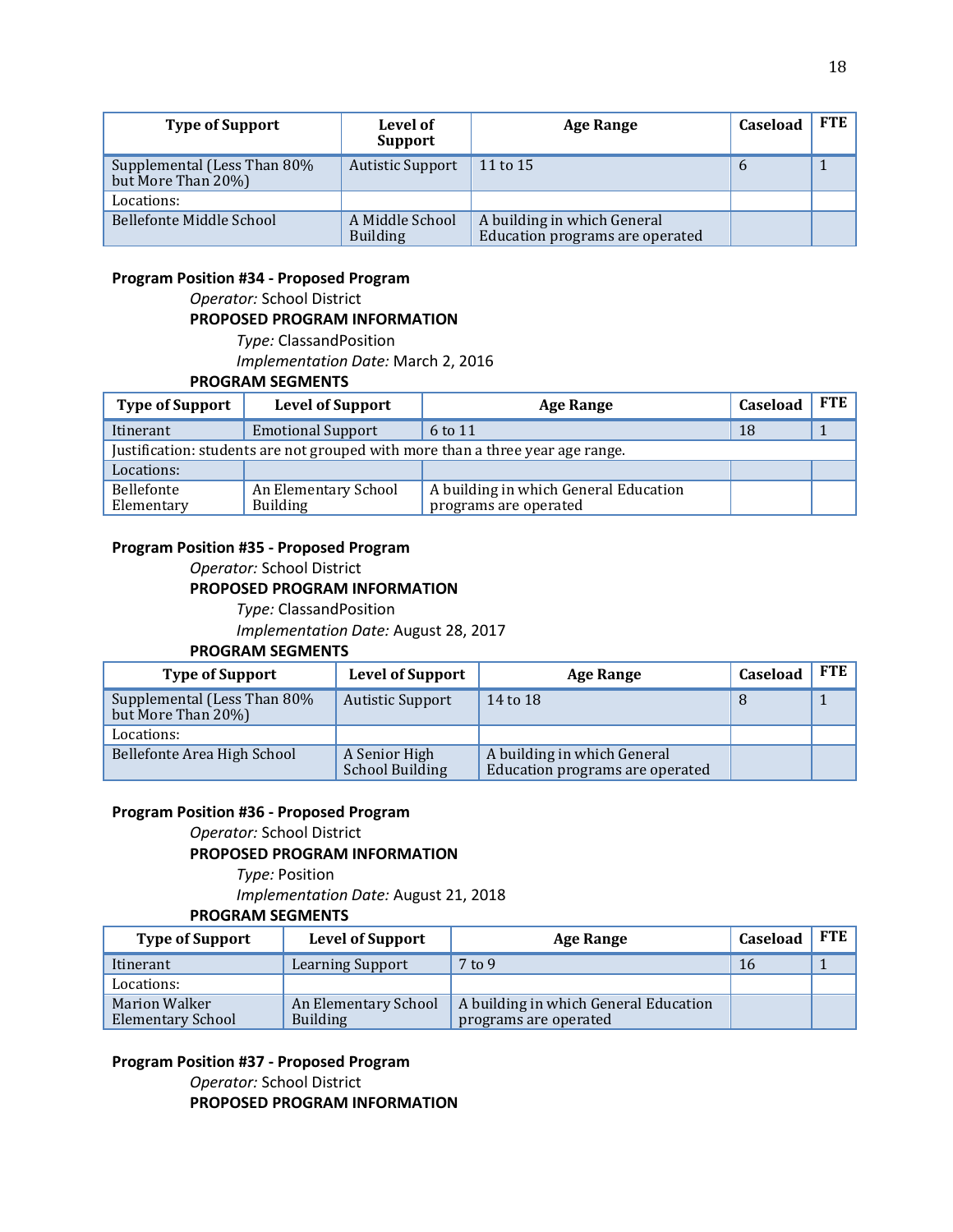#### *Type:* ClassandPosition *Implementation Date:* August 26, 2019 **PROGRAM SEGMENTS**

| <b>Type of Support</b>                   | <b>Level of Support</b>                 | Age Range                                                      | Caseload | <b>FTE</b> |
|------------------------------------------|-----------------------------------------|----------------------------------------------------------------|----------|------------|
| Itinerant                                | <b>Learning Support</b>                 | $7$ to $10$                                                    | 15       |            |
| Locations:                               |                                         |                                                                |          |            |
| Pleasant Gap<br><b>Elementary School</b> | An Elementary School<br><b>Building</b> | A building in which General Education<br>programs are operated |          |            |

#### **Program Position #38 - Proposed Program**

*Operator:* School District

#### **PROPOSED PROGRAM INFORMATION**

*Type:* ClassandPosition *Implementation Date:* August 26, 2019 **PROGRAM SEGMENTS**

| <b>Type of Support</b>          | <b>Level of Support</b>                 | Age Range                                                      | Caseload | <b>FTE</b> |
|---------------------------------|-----------------------------------------|----------------------------------------------------------------|----------|------------|
| Itinerant                       | <b>Learning Support</b>                 | $7$ to 9                                                       |          |            |
| Locations:                      |                                         |                                                                |          |            |
| Bellefonte Elementary<br>School | An Elementary School<br><b>Building</b> | A building in which General Education<br>programs are operated |          |            |

## **Special Education Support Services**

| <b>Support Service</b>               | <b>Location</b>                                                           | <b>Teacher</b><br><b>FTE</b> |
|--------------------------------------|---------------------------------------------------------------------------|------------------------------|
| School Psychologist                  | Bellefonte Area High School and Benner Elementary<br>Schools              | $\mathbf{1}$                 |
| School Psychologist                  | Bellefonte Elementary School and Pleasant Gap<br><b>Elementary School</b> | 1                            |
| School Psychologist                  | Benner Elementary School and Marion Walker Elementary<br>School           | $\mathbf{1}$                 |
| <b>Special Education</b><br>Director | District-wide supervisor: all 6 BASD buildings                            | $\mathbf{1}$                 |
| Para educator                        | <b>Bellefonte Elementary</b>                                              | $\mathbf{1}$                 |
| Para educator                        | <b>Bellefonte Elementary School</b>                                       | 1                            |
| Para educator                        | <b>Benner Elementary</b>                                                  | $\mathbf{1}$                 |
| Para educator                        | Bellefonte Area Middle School                                             | 1                            |
| Para educator                        | Bellefonte Area Middle School                                             | 1                            |
| para educator                        | <b>Bellefonte Elementary School</b>                                       | 1                            |
| para educator                        | <b>Pleasant Gap Elementary School</b>                                     | $\mathbf{1}$                 |
| para educator                        | <b>Pleasant Gap Elementary</b>                                            | 1                            |
| para educator                        | <b>Bellefonte Area High School</b>                                        | 1                            |
| para educator                        | <b>Bellefonte Elementary School</b>                                       | 1                            |
| para educator                        | <b>Marion Walker Elementary School</b>                                    | $\mathbf{1}$                 |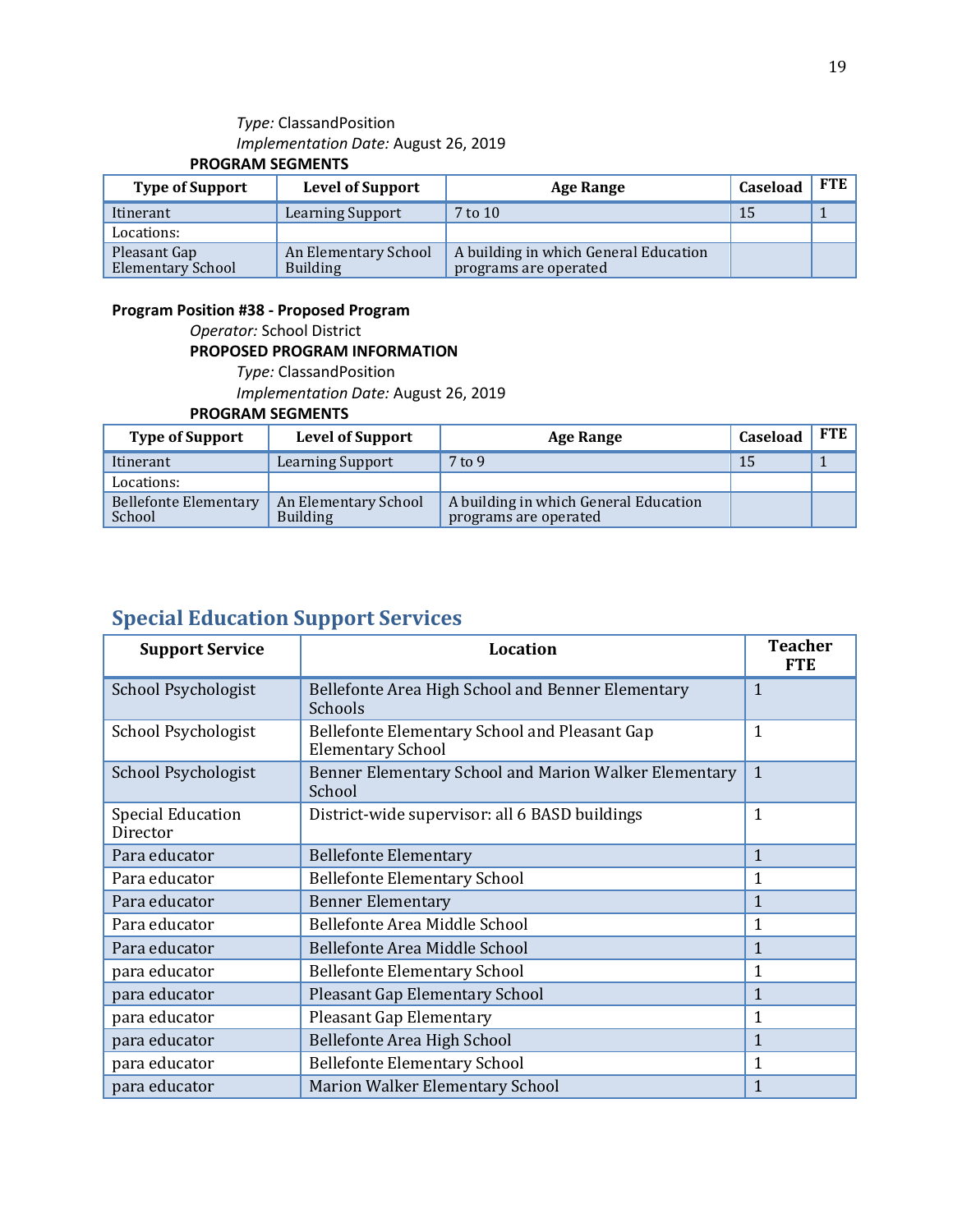| paraeducator  | Bellefonte Area High School           | $\mathbf{1}$ |
|---------------|---------------------------------------|--------------|
| para educator | <b>Pleasant Gap Elementary School</b> | $\mathbf{1}$ |
| para educator | Pleasant Gap Elementary School        | $\mathbf{1}$ |
| para educator | <b>Pleasant Gap Elementary School</b> | $\mathbf{1}$ |
| Para educator | <b>Bellefonte Elementary School</b>   | $\mathbf{1}$ |
| Para educator | <b>Bellefonte Elementary School</b>   | $\mathbf{1}$ |
| Para educator | <b>Bellefonte Elementary School</b>   | $\mathbf{1}$ |
| Para educator | <b>Bellefonte Elementary School</b>   | $\mathbf{1}$ |
| Para educator | Bellefonte Area Middle School         | $\mathbf{1}$ |
| Para educator | <b>Bellefonte Area Middle School</b>  | $\mathbf{1}$ |
| Para educator | Bellefonte Area Middle School         | $\mathbf{1}$ |
| Para educator | Bellefonte Area Middle School         | $\mathbf{1}$ |
| Para educator | Bellefonte Area Middle School         | $\mathbf{1}$ |
| Para educator | Marion Walker Elementary School       | $\mathbf{1}$ |
| Para educator | Bellefonte Area High School           | $\mathbf{1}$ |
| Para educator | Bellefonte Area High School           | $\mathbf{1}$ |
| Para educator | Bellefonte Area High School           | $\mathbf{1}$ |
| Para educator | <b>Bellefonte Area High School</b>    | $\mathbf{1}$ |
| Para educator | Bellefonte Area High School           | $\mathbf{1}$ |
| Para educator | Bellefonte Area High School           | $\mathbf{1}$ |
| Para educator | Bellefonte Area High School           | $\mathbf{1}$ |
| Para educator | <b>Bellefonte Area High School</b>    | $\mathbf{1}$ |
| Para educator | Bellefonte Area High School           | $\mathbf{1}$ |
| Para educator | <b>Bellefonte Elementary School</b>   | $\mathbf{1}$ |
| Para educator | <b>Bellefonte Elementary School</b>   | $\mathbf{1}$ |
| Para educator | <b>Bellefonte Elementary School</b>   | $\mathbf{1}$ |
| Para educator | <b>Bellefonte Elementary School</b>   | $\mathbf{1}$ |
| Para educator | Marion Walker Elementary School       | $\mathbf{1}$ |
| Para educator | Marion Walker Elementary School       | $\mathbf{1}$ |
| Para educator | Marion Walker Elementary School       | $\mathbf{1}$ |
| Para educator | Pleasant Gap Elementary School        | $\mathbf{1}$ |
| Para educator | Bellefonte Area High School           | $\mathbf{1}$ |
| Para educator | Bellefonte Area High School           | $\mathbf{1}$ |
| Para educator | <b>Bellefonte Area High School</b>    | $\mathbf{1}$ |
| Para educator | Bellefonte Area High School           | $\mathbf{1}$ |

## **Special Education Contracted Services**

| <b>Special Education Contracted Services</b> | <b>Operator</b>              | Amt of Time per<br>Week |
|----------------------------------------------|------------------------------|-------------------------|
| Occupational Therapy Services                | Intermediate Unit   4 Days   |                         |
| <b>Physical Therapy Services</b>             | Intermediate Unit   $4$ Days |                         |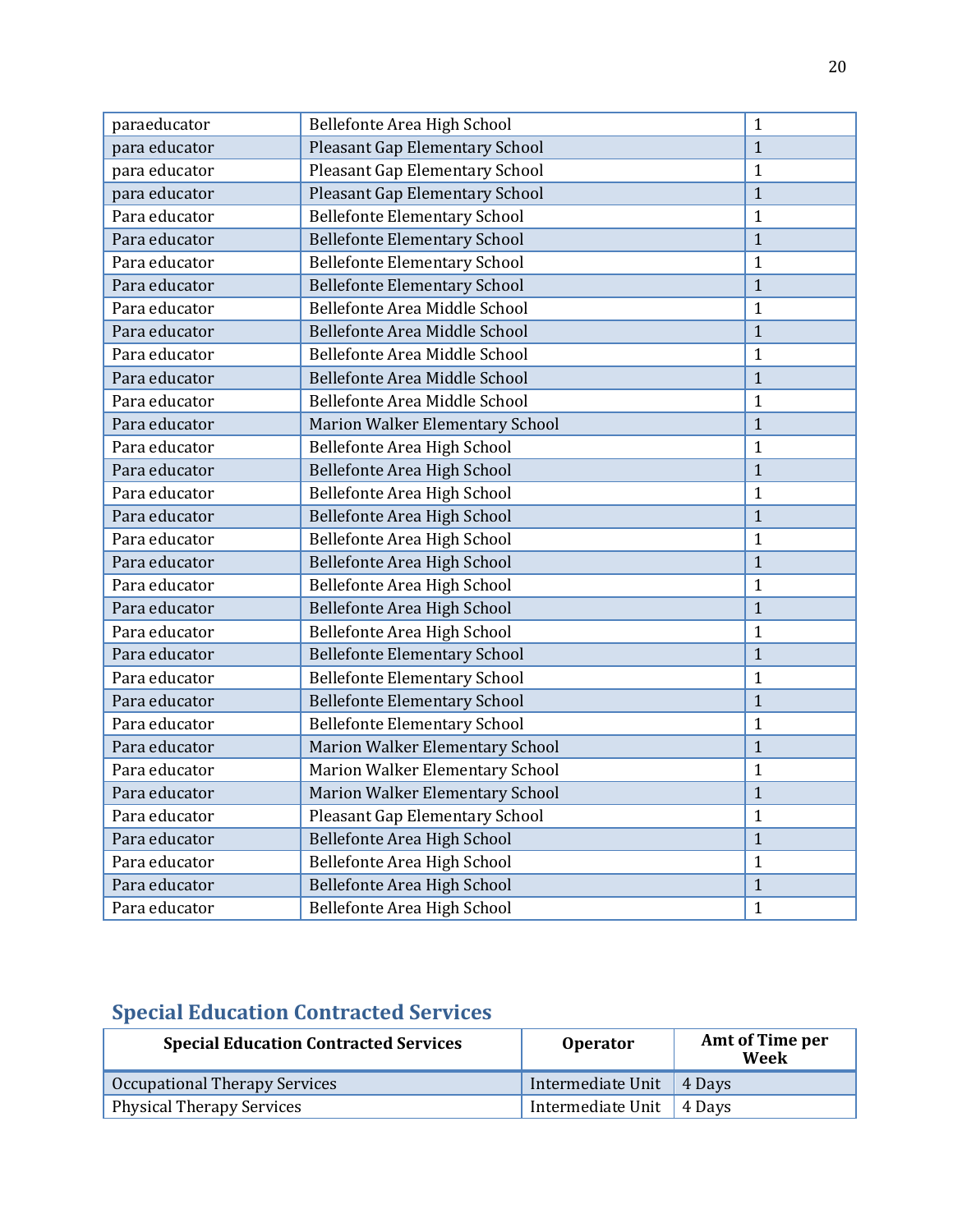| <b>Psychological Services</b>                                 | Outside<br>Contractor | 1 Days   |
|---------------------------------------------------------------|-----------------------|----------|
| ICAN Talk Clinic (for assistive technology)                   | Outside<br>Contractor | 75 Hours |
| occupational therapy services                                 | Outside<br>Contractor | 2 Days   |
| <b>Educational Interpreter</b>                                | Intermediate Unit     | 5 Days   |
| Autistic Support Services-Board Certified Behavior<br>Analyst | Outside<br>Contractor | 5 Hours  |
| <b>School Social Worker</b>                                   | Intermediate Unit     | 1 Days   |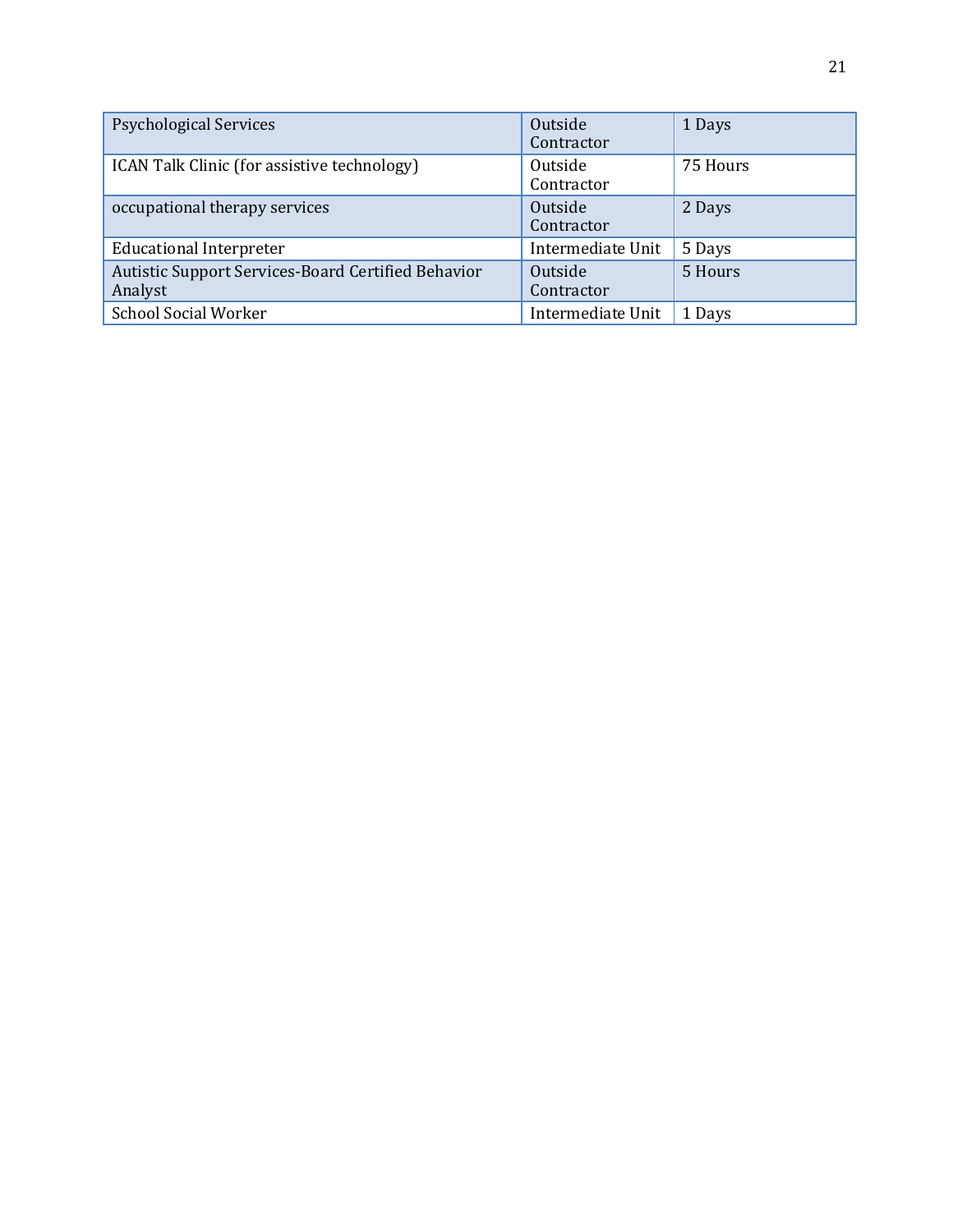## District Level Plan

## **Special Education Personnel Development**

| <b>Autism</b>             |                                                                                                                                                             |
|---------------------------|-------------------------------------------------------------------------------------------------------------------------------------------------------------|
| <b>Description</b>        | The district maintains three Competent Learner Model classrooms and has                                                                                     |
|                           | continued with training teachers and para educators in how to work with                                                                                     |
|                           | students with autism These research based classrooms continue to involve                                                                                    |
|                           | extensive training which began with a summer academy for principal players in                                                                               |
|                           | June-July, 2019 and follow up with subsequent bi-weekly, embedded training                                                                                  |
|                           | modules. Parents will be included in training that would involve their children                                                                             |
|                           | and their specific programming needs.                                                                                                                       |
|                           | General education teachers who have students with autism in their classroom<br>are also afforded training opportunities as needed. Team meetings occur with |
|                           | general education teachers and special eduction teachers not only to review                                                                                 |
|                           | the basic emotional and learning characteristics with students with autism, but                                                                             |
|                           | also on how to communicate effectively and make appropriate academic                                                                                        |
|                           | accommodations for students with this disability.                                                                                                           |
|                           |                                                                                                                                                             |
|                           | The District has also used outside resources such as Dr. Melissa Hunter from                                                                                |
|                           | the Pennsylvania State University to provide specialized training and                                                                                       |
|                           | recommendations for individual student program planning. In addition, the                                                                                   |
|                           | District has also used the Autism Journey Center to assist staff in writing                                                                                 |
|                           | Positive Behavior Support Plans and Functional Behavioral Assessments for                                                                                   |
|                           | students with autism.                                                                                                                                       |
|                           | There may also be topics of interest at annual Pennsylvania State University                                                                                |
|                           | Autism Conference that would be appropriate for teachers and students. The                                                                                  |
|                           | District would provide funding for these opportunities.                                                                                                     |
| <b>Person Responsible</b> | Dr. Gina MacFalls                                                                                                                                           |
| <b>Start Date</b>         | 7/1/2020                                                                                                                                                    |
| <b>End Date</b>           | 6/30/2023                                                                                                                                                   |
| Program Area(s)           | Professional Education, Teacher Induction, Special Education, Educational                                                                                   |
|                           | Technology                                                                                                                                                  |

#### **Professional Development Details**

| Hours Per Session | $\sqrt{2}$<br>$\epsilon$<br>.b U |
|-------------------|----------------------------------|
| # of Sessions     |                                  |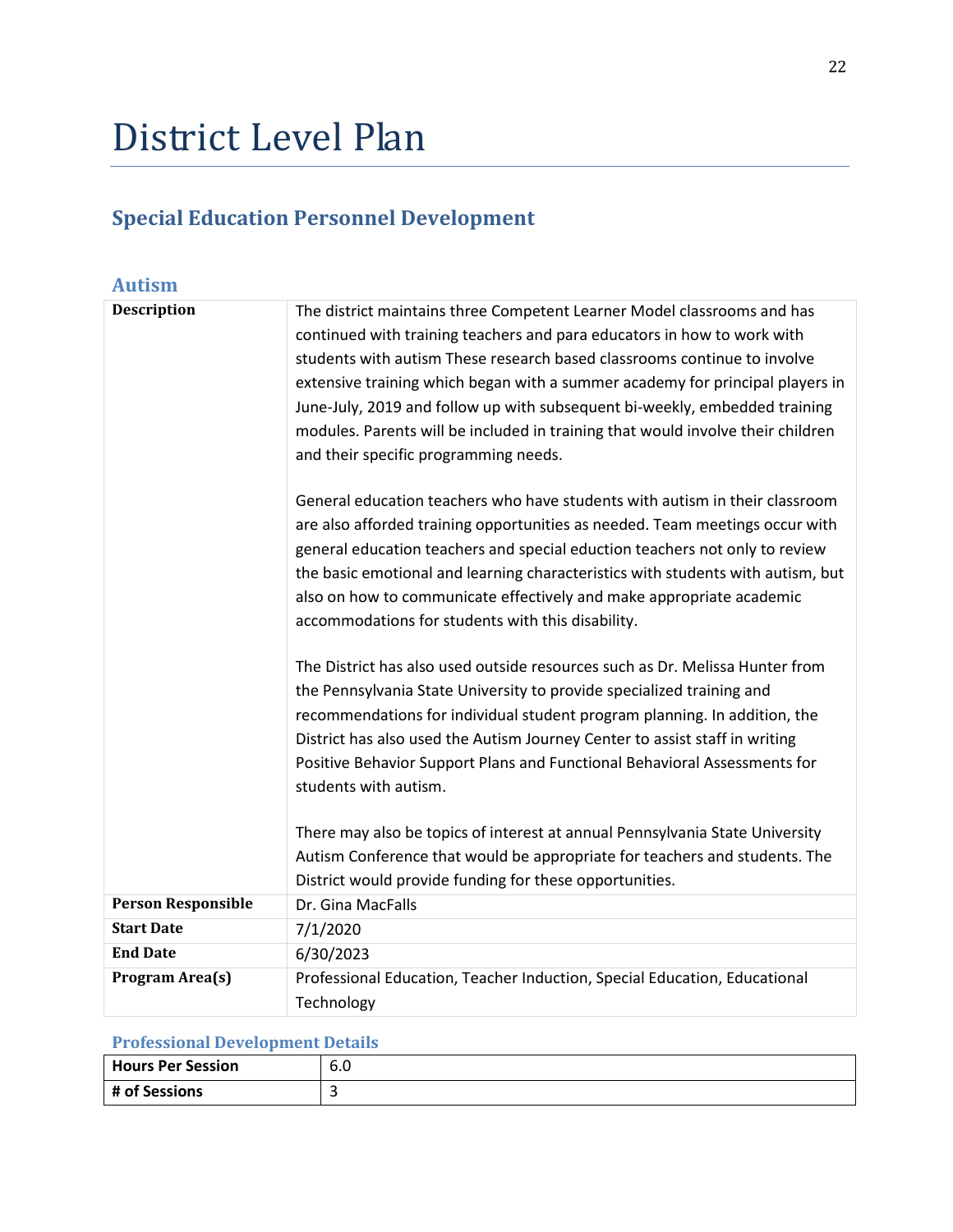| # of Participants Per Session                                                           | 6                                                                                                                                                                                                                                                                                                                                                                                                                                                                                                                   |
|-----------------------------------------------------------------------------------------|---------------------------------------------------------------------------------------------------------------------------------------------------------------------------------------------------------------------------------------------------------------------------------------------------------------------------------------------------------------------------------------------------------------------------------------------------------------------------------------------------------------------|
| Provider                                                                                | School district Competent Learner Model (CLM) coaches and Director of<br><b>Special Education</b>                                                                                                                                                                                                                                                                                                                                                                                                                   |
| <b>Provider Type</b>                                                                    | We use outside BCBA and private counselor for individual students. These<br>individuals can provide additional insight into particular aspects of autism.                                                                                                                                                                                                                                                                                                                                                           |
| <b>PDE Approved</b>                                                                     | Yes                                                                                                                                                                                                                                                                                                                                                                                                                                                                                                                 |
| <b>Knowledge Gain</b>                                                                   | This is an optional narrative for Special Education.                                                                                                                                                                                                                                                                                                                                                                                                                                                                |
| <b>Research &amp; Best Practices</b><br><b>Base</b>                                     | This is an optional narrative for Special Education.                                                                                                                                                                                                                                                                                                                                                                                                                                                                |
| For classroom teachers,<br>school counselors and<br>education specialists               | Enhances the educator's content knowledge in the area of the<br>educator's certification or assignment.<br>Increases the educator's teaching skills based on research on<br>effective practice, with attention given to interventions for struggling<br>students.<br>Provides educators with a variety of classroom-based assessment<br>skills and the skills needed to analyze and use data in instructional<br>decision-making.<br>Empowers educators to work effectively with parents and<br>community partners. |
| For school or LEA<br>administrators, and other<br>educators seeking<br>leadership roles | Provides the knowledge and skills to think and plan strategically,<br>ensuring that assessments, curriculum, instruction, staff professional<br>education, teaching materials and interventions for struggling students<br>are aligned to each other as well as to Pennsylvania's academic standards.<br>Provides leaders with the ability to access and use appropriate<br>data to inform decision-making.<br>Empowers leaders to create a culture of teaching and learning,<br>with an emphasis on learning.      |
| <b>Training Format</b>                                                                  | Series of Workshops<br>Online-Asynchronous                                                                                                                                                                                                                                                                                                                                                                                                                                                                          |
| <b>Participant Roles</b>                                                                | Classroom teachers<br>Principals / Asst. Principals<br>Supt / Ast Supts / CEO / Ex Dir<br>Paraprofessional<br><b>Related Service Personnel</b><br>Parents                                                                                                                                                                                                                                                                                                                                                           |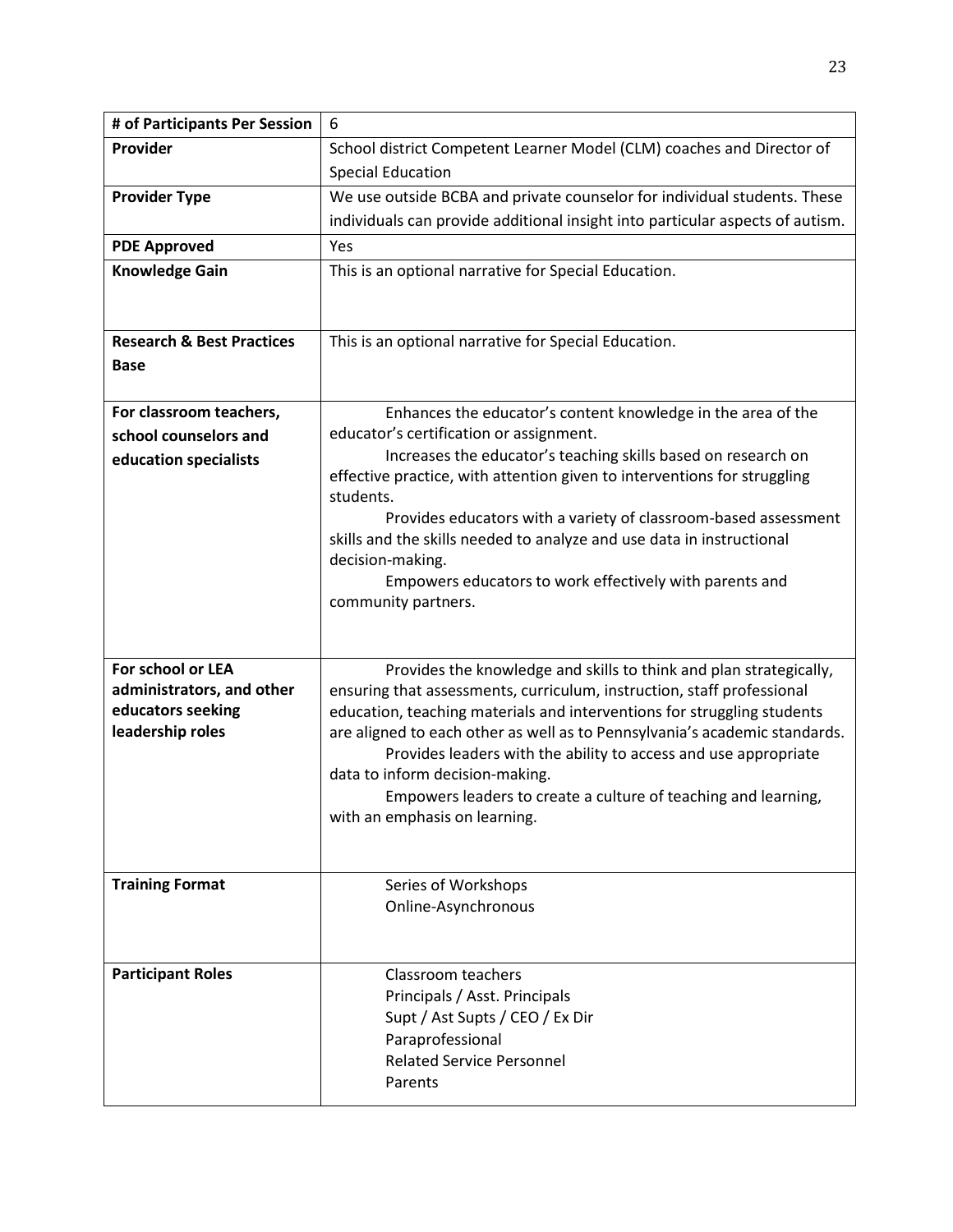| <b>Grade Levels</b>         | Elementary - Primary (preK - grade 1)<br>Elementary - Intermediate (grades 2-5)<br>Middle (grades 6-8)<br>High (grades 9-12)                                                                       |
|-----------------------------|----------------------------------------------------------------------------------------------------------------------------------------------------------------------------------------------------|
| <b>Follow-up Activities</b> | Team development and sharing of content-area lesson<br>implementation outcomes, with involvement of administrator and/or<br>peers<br>Creating lessons to meet varied student learning styles       |
| <b>Evaluation Methods</b>   | Classroom observation focusing on factors such as planning and<br>preparation, knowledge of content, pedagogy and standards, classroom<br>environment, instructional delivery and professionalism. |

## **Behavior Support**

| <b>Description</b> | The Bellefonte Area School District, as of the 2019-20 school year, has a<br>school-wide positive behavior support system in place in all six of its buildings.<br>Although each building is in various stages of implementation, all schools have<br>participated in training to enhance supports for all students. The life of this<br>plan will be for three years.                                                                                                                                                                                                                                                                                                                                                                       |
|--------------------|----------------------------------------------------------------------------------------------------------------------------------------------------------------------------------------------------------------------------------------------------------------------------------------------------------------------------------------------------------------------------------------------------------------------------------------------------------------------------------------------------------------------------------------------------------------------------------------------------------------------------------------------------------------------------------------------------------------------------------------------|
|                    | Annual de-escalation training will be held with appropriate staff so that they<br>understand the causes of challenging behaviors as well as how to de-escalate<br>these issues from becoming more severe. Training will be both initial and<br>refresher courses for staff. This continues as both initial training and updated<br>training with existing staff. We continue to conduct "mini training" to staff on<br>positive behavior support plans during faculty meetings as the need arised. The<br>District has four in house trainers who provide Safety Care instruction on an on<br>going basis to teachers, administrators, and para educators. This allows the<br>District to stay in compliance with the annual recertification |
|                    | In addition, students who have behavioral health issues will be offered services<br>in the area of school based behavioral health. The district contracts with<br>private psychologists to meet those needs. The psychologist comes on site to<br>work one on one with students or in small groups to address behavioral health<br>issues over the course of the next three years. In addition, the district offers<br>school-based partial hospitalization programs at the middle and elementary                                                                                                                                                                                                                                            |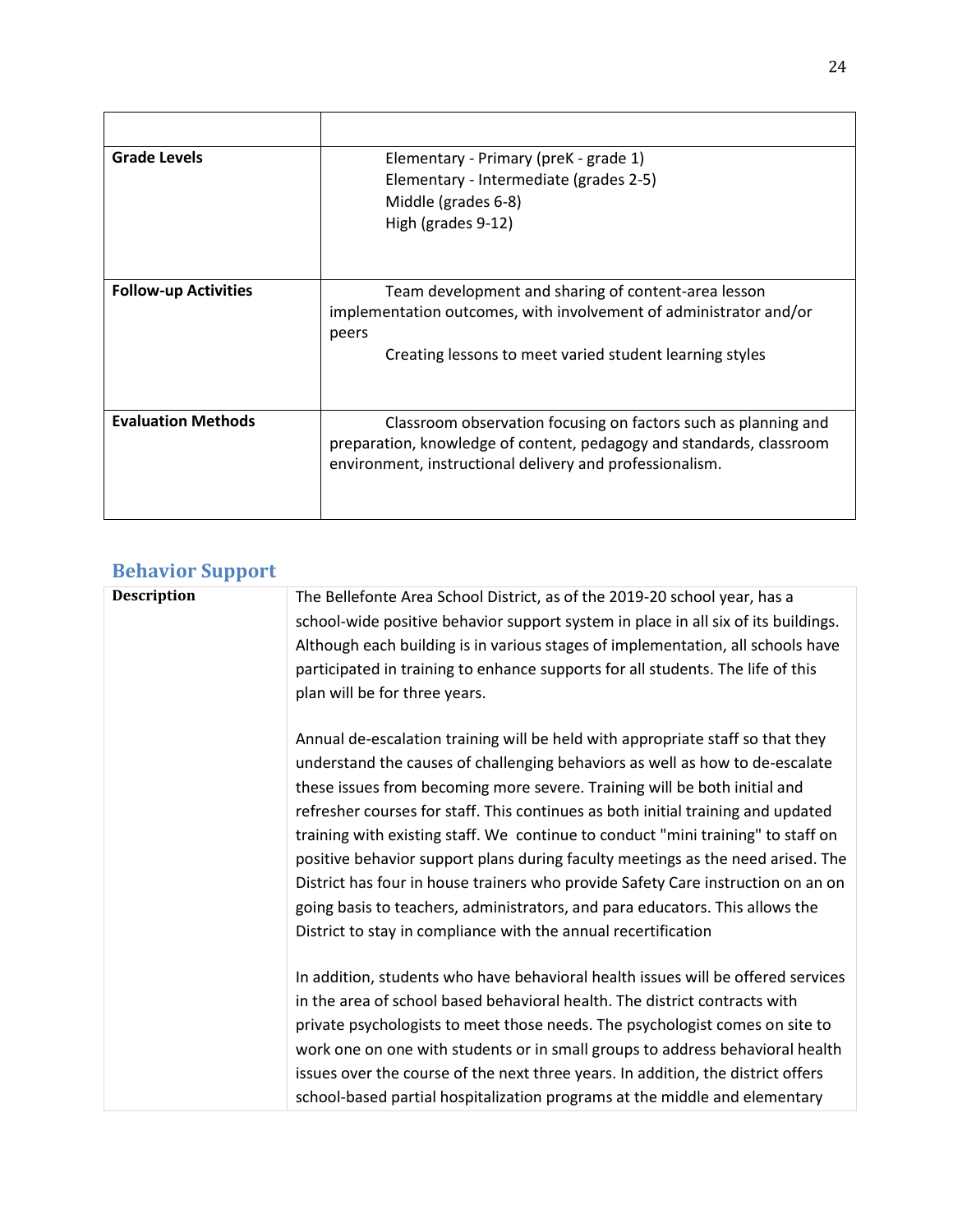|                           | levels for those students who exhibit more challenging behavioral health<br>needs. The District also contracts with a school social worker to assist with<br>coordination of behavioral health services. |
|---------------------------|----------------------------------------------------------------------------------------------------------------------------------------------------------------------------------------------------------|
|                           | Parents are also invited to attend training that Soaring Heights School provides<br>on different aspects of behavior support.                                                                            |
| <b>Person Responsible</b> | Dr. Gina MacFalls, building principals, and assistant superintendent,<br>Competent Learner Model coaches, de-escalation trainers                                                                         |
| <b>Start Date</b>         | 7/1/2020                                                                                                                                                                                                 |
| <b>End Date</b>           | 6/30/2023                                                                                                                                                                                                |
| <b>Program Area(s)</b>    | Professional Education, Teacher Induction, Special Education                                                                                                                                             |

#### **Professional Development Details**

| <b>Hours Per Session</b>             | 8.0                                                                              |
|--------------------------------------|----------------------------------------------------------------------------------|
| # of Sessions                        | 3                                                                                |
| # of Participants Per                | 10                                                                               |
| <b>Session</b>                       |                                                                                  |
| Provider                             | district                                                                         |
| <b>Provider Type</b>                 | <b>School Entity</b>                                                             |
| <b>PDE Approved</b>                  | Yes                                                                              |
| <b>Knowledge Gain</b>                | To build local capacity for understanding and treating challenging behaviors     |
|                                      |                                                                                  |
| <b>Research &amp; Best Practices</b> | The PTR model is based in extensive reseach of Applied Behavior Analysis         |
| <b>Base</b>                          | principles. In addition, the district will offer annual de-escalation techniques |
|                                      | to staff members to include, but not be limited to: special education            |
|                                      | teachers, general education teachers, guidance counselors, central office,       |
|                                      | and building level administrators.                                               |
|                                      |                                                                                  |
|                                      |                                                                                  |
| For classroom teachers,              | Enhances the educator's content knowledge in the area of the                     |
| school counselors and                | educator's certification or assignment.                                          |
| education specialists                | Increases the educator's teaching skills based on research on                    |
|                                      | effective practice, with attention given to interventions for struggling         |
|                                      | students.                                                                        |
|                                      | Provides educators with a variety of classroom-based assessment                  |
|                                      | skills and the skills needed to analyze and use data in instructional decision-  |
|                                      | making.                                                                          |
|                                      |                                                                                  |
| For school or LEA                    | Provides the knowledge and skills to think and plan strategically,               |
| administrators, and other            | ensuring that assessments, curriculum, instruction, staff professional           |
| educators seeking                    | education, teaching materials and interventions for struggling students are      |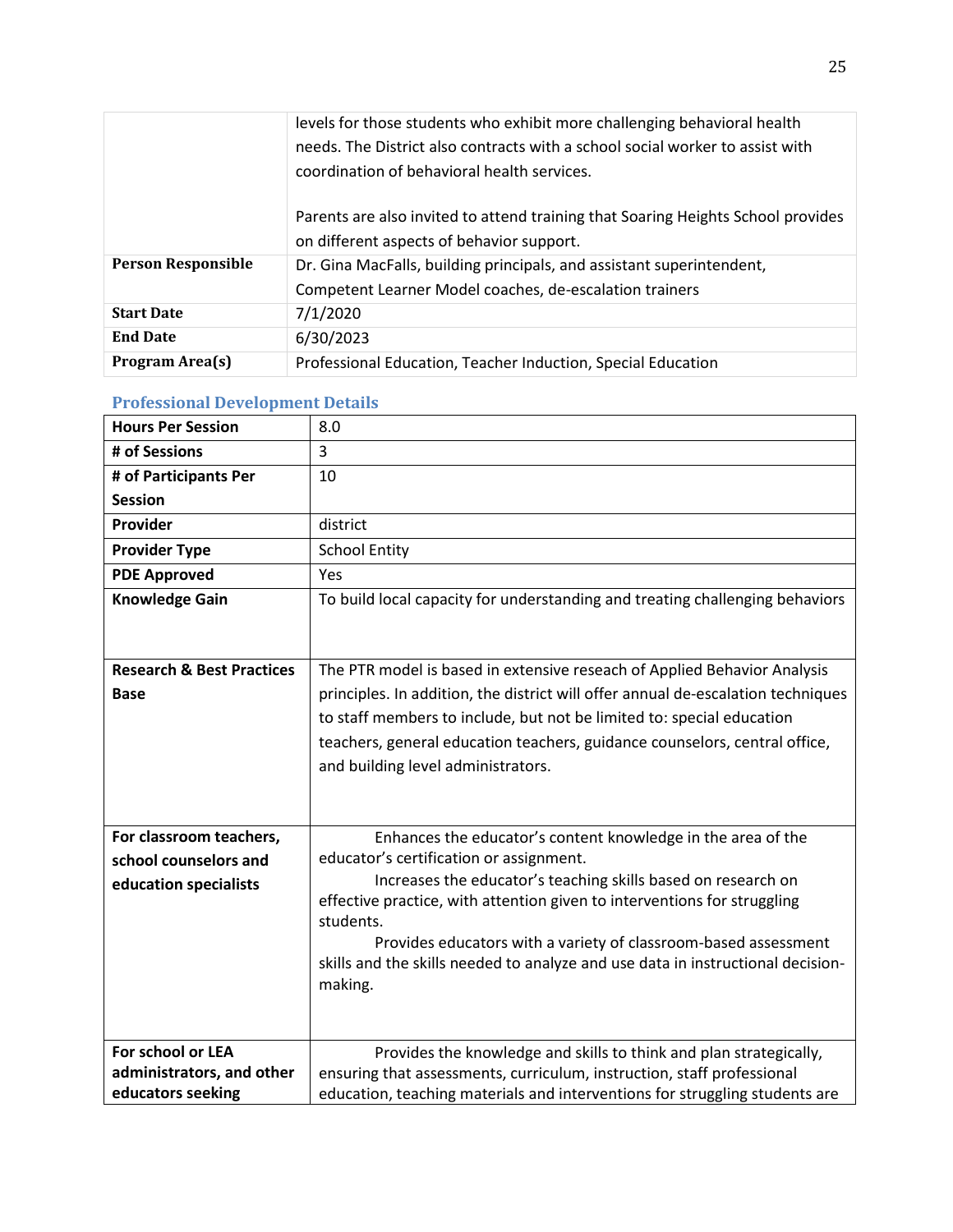| leadership roles<br><b>Training Format</b> | aligned to each other as well as to Pennsylvania's academic standards.<br>Provides leaders with the ability to access and use appropriate data<br>to inform decision-making.<br>Empowers leaders to create a culture of teaching and learning, with<br>an emphasis on learning.<br>Series of Workshops<br>School Whole Group Presentation |
|--------------------------------------------|-------------------------------------------------------------------------------------------------------------------------------------------------------------------------------------------------------------------------------------------------------------------------------------------------------------------------------------------|
|                                            | Online-Asynchronous<br><b>Offsite Conferences</b>                                                                                                                                                                                                                                                                                         |
| <b>Participant Roles</b>                   | Classroom teachers<br>Principals / Asst. Principals<br>Supt / Ast Supts / CEO / Ex Dir<br>School counselors<br>Paraprofessional<br><b>Classified Personnel</b><br>New Staff<br>Other educational specialists<br><b>Related Service Personnel</b><br>Parents                                                                               |
| <b>Grade Levels</b>                        | Elementary - Primary (preK - grade 1)<br>Elementary - Intermediate (grades 2-5)<br>Middle (grades 6-8)<br>High (grades 9-12)                                                                                                                                                                                                              |
| <b>Follow-up Activities</b>                | Team development and sharing of content-area lesson<br>implementation outcomes, with involvement of administrator and/or peers<br>Creating lessons to meet varied student learning styles<br>analysis of behavioral interventions                                                                                                         |
| <b>Evaluation Methods</b>                  | Classroom observation focusing on factors such as planning and<br>preparation, knowledge of content, pedagogy and standards, classroom<br>environment, instructional delivery and professionalism.<br>analysis of behavioral interventions                                                                                                |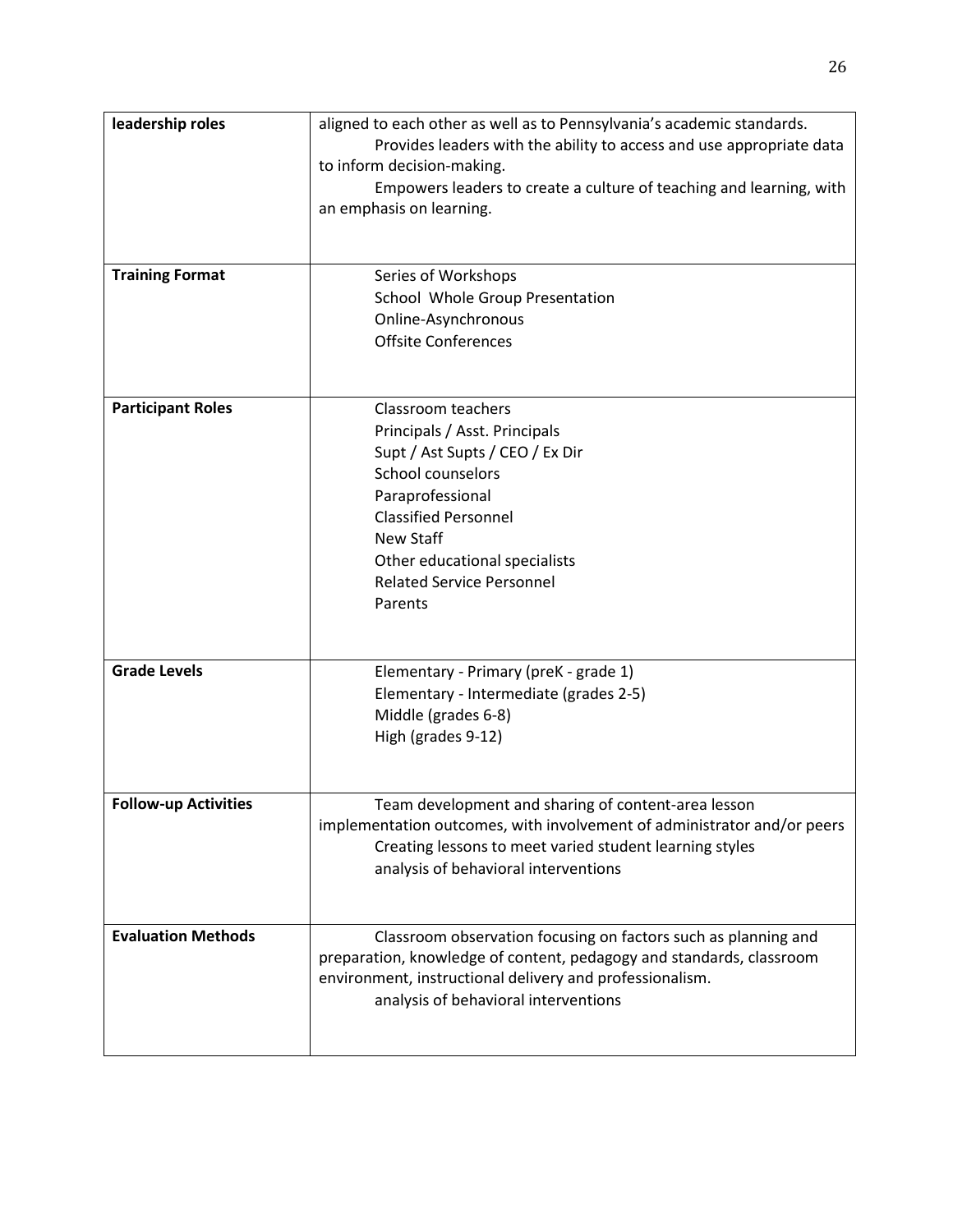## **Paraprofessional**

| <b>Description</b>        | The Bellefonte Area School District takes professional development of its<br>paraeducators very seriously. During the next three years the district<br>endeavors to enhance its offerings to paraedeucators to help them work more<br>effectively with students with disabilities. summer offerings through the<br>Intermediate Unit will also continue to be offered in various areas to include<br>wellness, confidentiality, safety, mental health issues, and other topics.<br>In conjunction with the Intermediate Unit, the District has its paraeducators<br>participate in self selected topics of their choice during the summer prior to<br>returning to the upcoming school year.<br>In addition, the District implments offerings in various areas of need or interest<br>to paraeducators. Each session will range from day long traninings to "mini<br>trainings" after school. . Projected topics include, but are not limited to: Crisis<br>Prevention Intervention, Positive Behavior Support, Working with Students<br>with Autism, Confidentiality, and various areas of how to support students in<br>reading, writing, and mathematics.<br>The District's overall professional learning model allows any para educator to<br>attend sessions that professional staff attend. In addition, para educators who<br>require specialized training based on their job duties also receive training. For<br>example, for those para educators who are assigned to students who<br>participate in our Competent Learner Model classrooms, para educators meet<br>monthly with our coaches to expand their behavior management skills. Para |
|---------------------------|---------------------------------------------------------------------------------------------------------------------------------------------------------------------------------------------------------------------------------------------------------------------------------------------------------------------------------------------------------------------------------------------------------------------------------------------------------------------------------------------------------------------------------------------------------------------------------------------------------------------------------------------------------------------------------------------------------------------------------------------------------------------------------------------------------------------------------------------------------------------------------------------------------------------------------------------------------------------------------------------------------------------------------------------------------------------------------------------------------------------------------------------------------------------------------------------------------------------------------------------------------------------------------------------------------------------------------------------------------------------------------------------------------------------------------------------------------------------------------------------------------------------------------------------------------------------------------------------------------------------------------------------------------|
|                           | educators who are assigned to students who use assistive technology devices<br>receive traninin on how to work with the student and use the device.                                                                                                                                                                                                                                                                                                                                                                                                                                                                                                                                                                                                                                                                                                                                                                                                                                                                                                                                                                                                                                                                                                                                                                                                                                                                                                                                                                                                                                                                                                     |
| <b>Person Responsible</b> |                                                                                                                                                                                                                                                                                                                                                                                                                                                                                                                                                                                                                                                                                                                                                                                                                                                                                                                                                                                                                                                                                                                                                                                                                                                                                                                                                                                                                                                                                                                                                                                                                                                         |
|                           | Dr. Gina MacFalls and Dr. Michelle Saylor                                                                                                                                                                                                                                                                                                                                                                                                                                                                                                                                                                                                                                                                                                                                                                                                                                                                                                                                                                                                                                                                                                                                                                                                                                                                                                                                                                                                                                                                                                                                                                                                               |
| <b>Start Date</b>         | 7/1/2020                                                                                                                                                                                                                                                                                                                                                                                                                                                                                                                                                                                                                                                                                                                                                                                                                                                                                                                                                                                                                                                                                                                                                                                                                                                                                                                                                                                                                                                                                                                                                                                                                                                |
| <b>End Date</b>           | 6/30/2023                                                                                                                                                                                                                                                                                                                                                                                                                                                                                                                                                                                                                                                                                                                                                                                                                                                                                                                                                                                                                                                                                                                                                                                                                                                                                                                                                                                                                                                                                                                                                                                                                                               |
| Program Area(s)           | <b>Special Education</b>                                                                                                                                                                                                                                                                                                                                                                                                                                                                                                                                                                                                                                                                                                                                                                                                                                                                                                                                                                                                                                                                                                                                                                                                                                                                                                                                                                                                                                                                                                                                                                                                                                |

#### **Professional Development Details**

| <b>Hours Per Session</b>      | 6.0                                                  |
|-------------------------------|------------------------------------------------------|
| # of Sessions                 | 12                                                   |
| # of Participants Per Session | 25                                                   |
| <b>Provider</b>               | District and Intermediate Unit                       |
| <b>Provider Type</b>          | <b>School Entity</b>                                 |
| <b>PDE Approved</b>           | Yes                                                  |
| <b>Knowledge Gain</b>         | This is an optional narrative for Special Education. |
|                               |                                                      |
|                               |                                                      |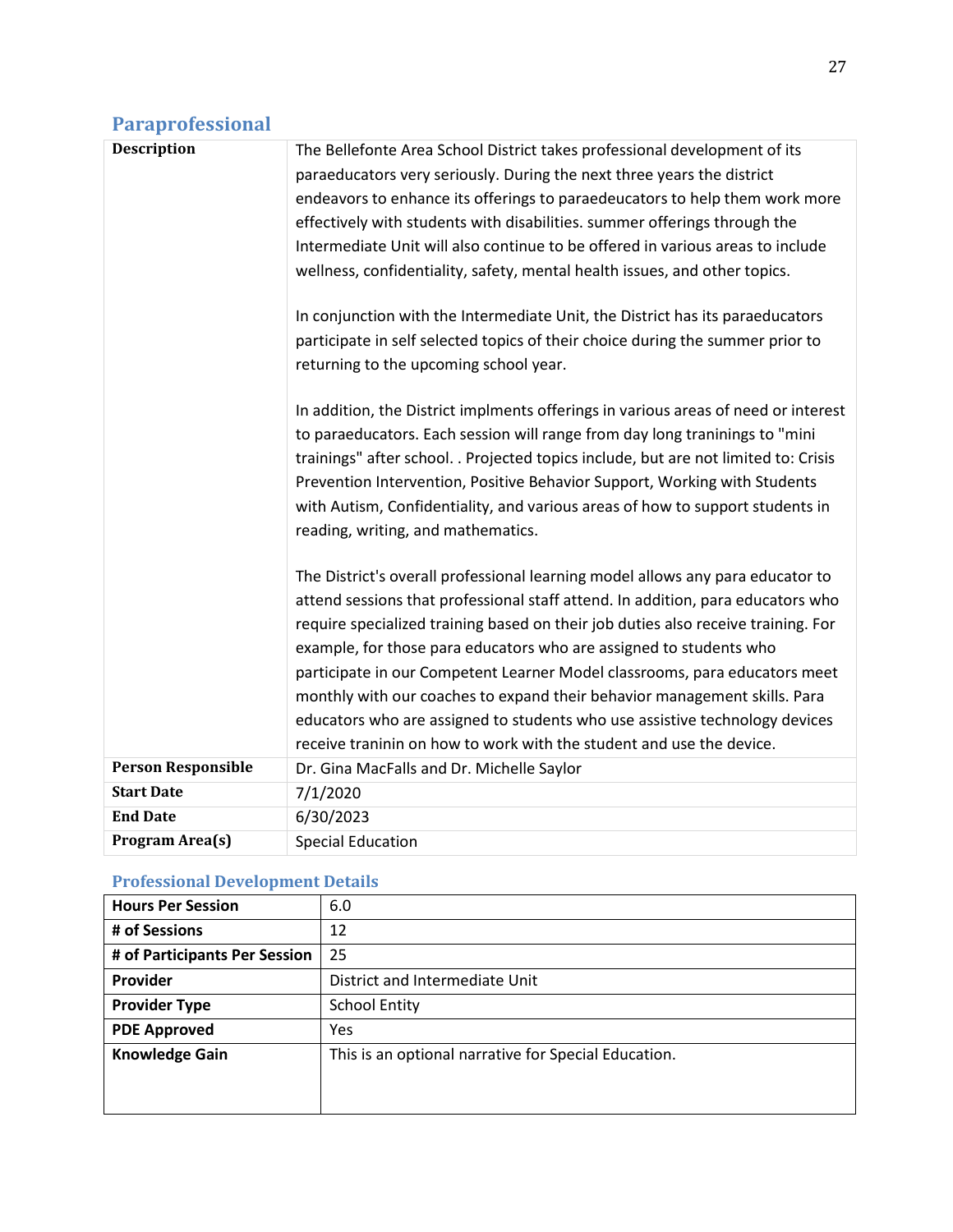| <b>Research &amp; Best Practices</b> | This is an optional narrative for Special Education.                       |
|--------------------------------------|----------------------------------------------------------------------------|
| <b>Base</b>                          |                                                                            |
|                                      |                                                                            |
| For classroom teachers,              | Enhances the educator's content knowledge in the area of the               |
| school counselors and                | educator's certification or assignment.                                    |
| education specialists                | Empowers educators to work effectively with parents and                    |
|                                      | community partners.                                                        |
|                                      |                                                                            |
| For school or LEA                    | Provides the knowledge and skills to think and plan strategically,         |
| administrators, and other            | ensuring that assessments, curriculum, instruction, staff professional     |
| educators seeking                    | education, teaching materials and interventions for struggling students    |
| leadership roles                     | are aligned to each other as well as to Pennsylvania's academic standards. |
|                                      | Provides leaders with the ability to access and use appropriate            |
|                                      | data to inform decision-making.                                            |
|                                      | Empowers leaders to create a culture of teaching and learning,             |
|                                      | with an emphasis on learning.                                              |
|                                      |                                                                            |
| <b>Training Format</b>               | Series of Workshops                                                        |
|                                      |                                                                            |
|                                      |                                                                            |
| <b>Participant Roles</b>             | Paraprofessional                                                           |
|                                      |                                                                            |
|                                      |                                                                            |
| <b>Grade Levels</b>                  | Elementary - Primary (preK - grade 1)                                      |
|                                      | Elementary - Intermediate (grades 2-5)                                     |
|                                      | Middle (grades 6-8)<br>High (grades 9-12)                                  |
|                                      |                                                                            |
|                                      |                                                                            |
| <b>Follow-up Activities</b>          | observation of paraeducators in various competency areas                   |
|                                      |                                                                            |
|                                      |                                                                            |
| <b>Evaluation Methods</b>            | observation of paraeducators in various competency areas                   |
|                                      |                                                                            |
|                                      |                                                                            |

## **Reading**

| <b>Description</b> | Bellefonte Area School District has updated one of its supplemental reading  |
|--------------------|------------------------------------------------------------------------------|
|                    | program at the elementary, middle, and high school levels. This program      |
|                    | update not only involved the purchase of new software and reading libraries, |
|                    | but also included a training and coaching package that was implemented       |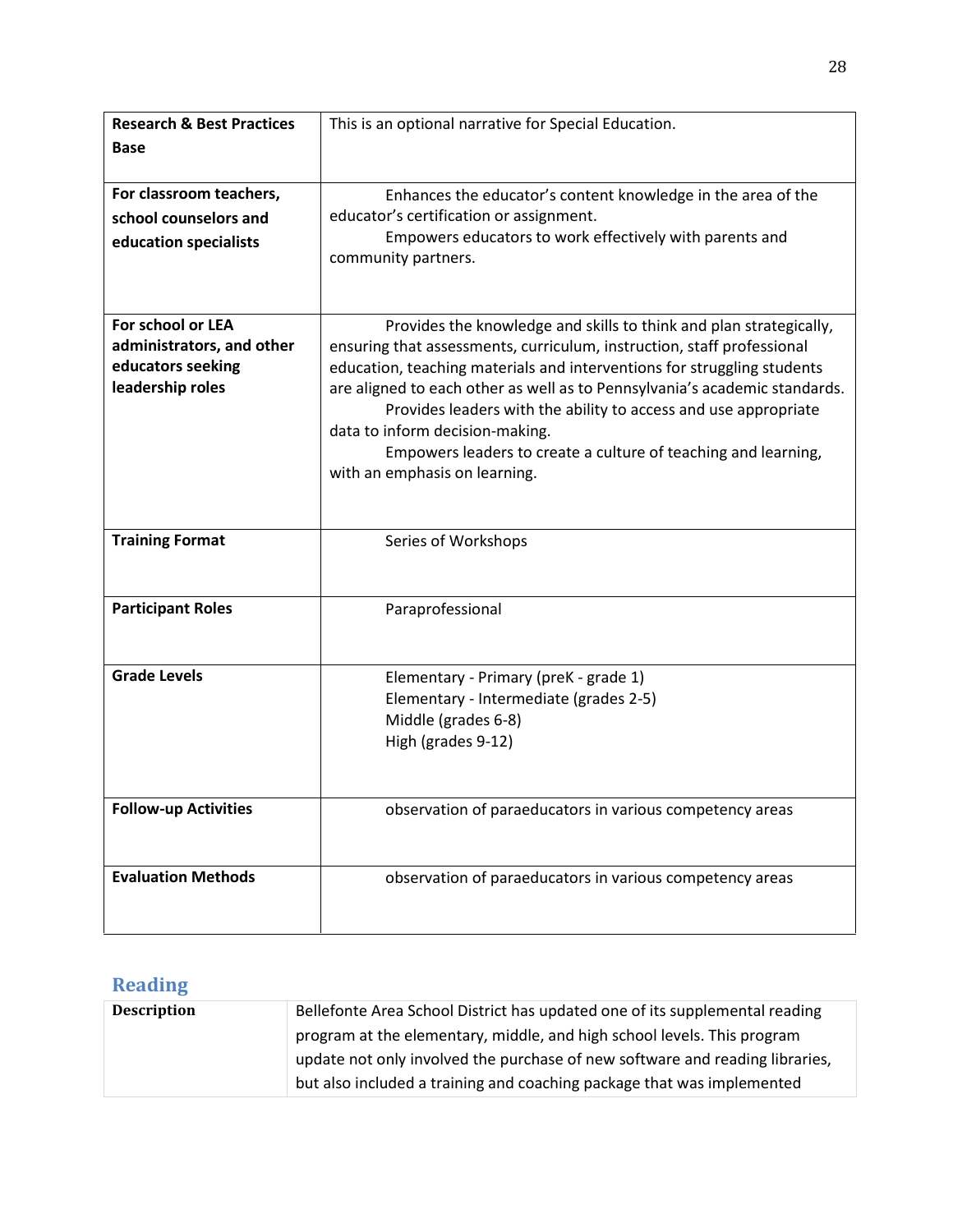|                           | during the fall of 2019. The District will continue to train its teachers on how to<br>use the program and internet data for reading and writing skills so teachers<br>can hone in on skills that students need to improve upon.                                                                                                                                                            |
|---------------------------|---------------------------------------------------------------------------------------------------------------------------------------------------------------------------------------------------------------------------------------------------------------------------------------------------------------------------------------------------------------------------------------------|
|                           | In addition, the entire K-5 elementary staff was trained on Fountas and Pinell's<br>core reading program during the 2018-19 school year. Teachers continue to<br>receive updated training on the five core components of reading and how to<br>best address skill areas both in the general curriculum and in supplemental<br>reading programs such as Leveled Literacy Intervention (LLi). |
|                           | Our literacy coaches at the elementary, middle, and high school levels host<br>mini strategy sessions that feature research based instructional strategies that<br>can be applied across all content areas. Professional learning days also feature<br>reading strategy instruction that teachers may choose to enhance their<br>practice.                                                  |
|                           | Parents are also invited to participate in our literacy nights and "One Book One<br>Bellefonte" night. Games, strategies, and suggestions are provided to parents<br>and their children both during these community opportunities as well as<br>training materials that they can take home for future reference.                                                                            |
| <b>Person Responsible</b> | Dr. Gina MacFalls, Director of Special Education & Dr. Michelle Saylor, Assistant<br>Superintendent                                                                                                                                                                                                                                                                                         |
| <b>Start Date</b>         | 7/1/2020                                                                                                                                                                                                                                                                                                                                                                                    |
| <b>End Date</b>           | 6/30/2023                                                                                                                                                                                                                                                                                                                                                                                   |
| Program Area(s)           | Professional Education, Special Education                                                                                                                                                                                                                                                                                                                                                   |

#### **Professional Development Details**

| <b>Hours Per Session</b>             | 6.0                                                                                        |
|--------------------------------------|--------------------------------------------------------------------------------------------|
| # of Sessions                        | 5                                                                                          |
| # of Participants Per Session        | 12                                                                                         |
| <b>Provider</b>                      | <b>District</b>                                                                            |
| <b>Provider Type</b>                 | We purchase training from the companies that provide the research                          |
|                                      | based programs such as LLI, Read 180, and Systems 44.                                      |
| <b>PDE Approved</b>                  | <b>Yes</b>                                                                                 |
| <b>Knowledge Gain</b>                | The data analysis will determine where gaps need to be filled in with<br>regard to reading |
| <b>Research &amp; Best Practices</b> | All programs purchased and implemented by the district have a basis in                     |
| <b>Base</b>                          | research                                                                                   |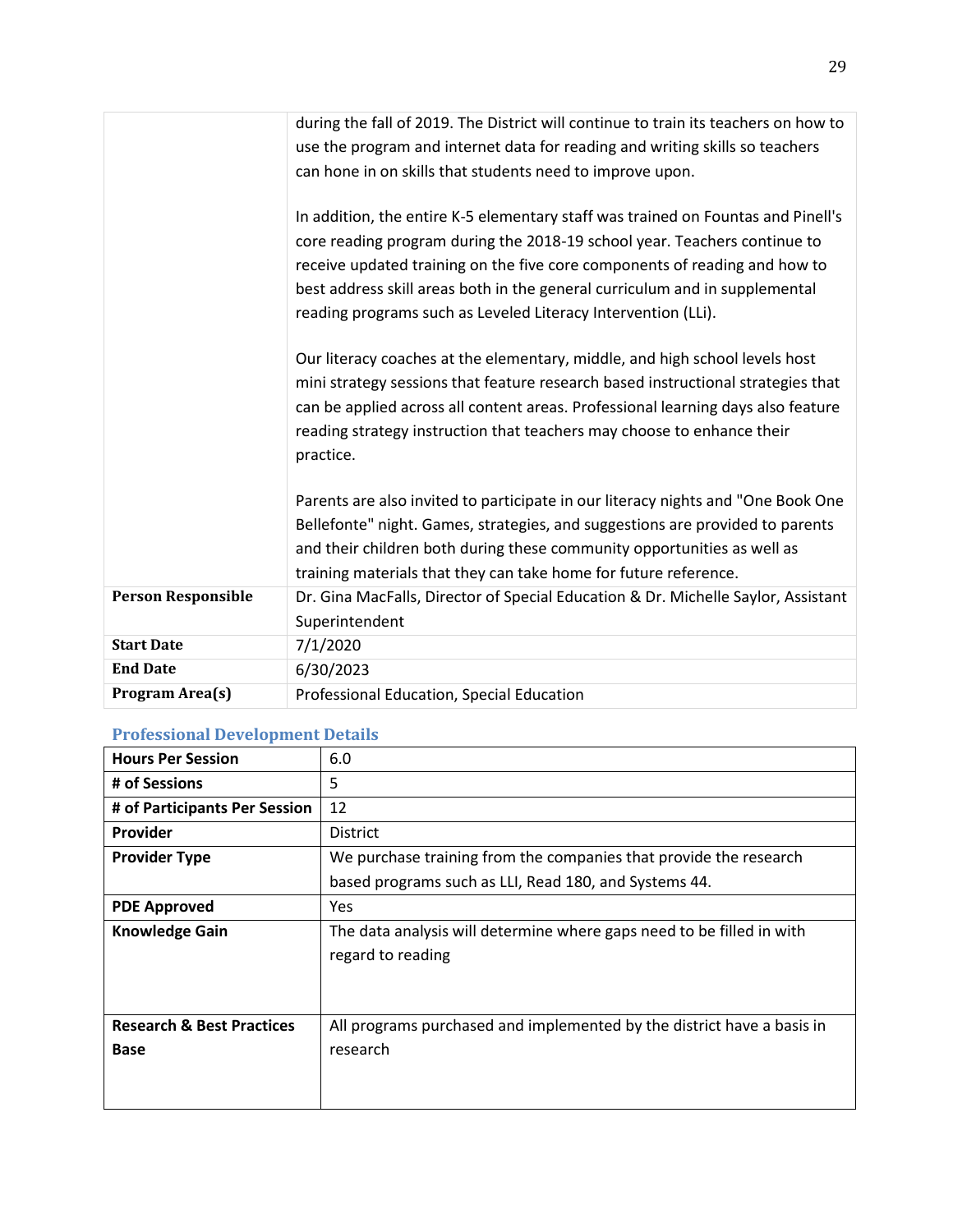| For classroom teachers,     | Enhances the educator's content knowledge in the area of the                                                                                                 |
|-----------------------------|--------------------------------------------------------------------------------------------------------------------------------------------------------------|
| school counselors and       | educator's certification or assignment.                                                                                                                      |
| education specialists       | Increases the educator's teaching skills based on research on                                                                                                |
|                             | effective practice, with attention given to interventions for struggling<br>students.                                                                        |
|                             | Provides educators with a variety of classroom-based assessment<br>skills and the skills needed to analyze and use data in instructional<br>decision-making. |
| For school or LEA           | Provides the knowledge and skills to think and plan strategically,                                                                                           |
| administrators, and other   | ensuring that assessments, curriculum, instruction, staff professional                                                                                       |
| educators seeking           | education, teaching materials and interventions for struggling students                                                                                      |
| leadership roles            | are aligned to each other as well as to Pennsylvania's academic standards.                                                                                   |
|                             | Provides leaders with the ability to access and use appropriate                                                                                              |
|                             | data to inform decision-making.                                                                                                                              |
|                             | Empowers leaders to create a culture of teaching and learning,                                                                                               |
|                             | with an emphasis on learning.                                                                                                                                |
|                             | Instructs the leader in managing resources for effective results.                                                                                            |
|                             |                                                                                                                                                              |
|                             |                                                                                                                                                              |
| <b>Training Format</b>      | Series of Workshops                                                                                                                                          |
|                             | <b>Department Focused Presentation</b>                                                                                                                       |
|                             | <b>Professional Learning Communities</b>                                                                                                                     |
|                             |                                                                                                                                                              |
| <b>Participant Roles</b>    | Classroom teachers                                                                                                                                           |
|                             | Paraprofessional                                                                                                                                             |
|                             | <b>New Staff</b>                                                                                                                                             |
|                             | Parents                                                                                                                                                      |
|                             |                                                                                                                                                              |
|                             |                                                                                                                                                              |
| <b>Grade Levels</b>         | Elementary - Primary (preK - grade 1)                                                                                                                        |
|                             | Elementary - Intermediate (grades 2-5)                                                                                                                       |
|                             | Middle (grades 6-8)                                                                                                                                          |
|                             | High (grades 9-12)                                                                                                                                           |
|                             |                                                                                                                                                              |
| <b>Follow-up Activities</b> | Team development and sharing of content-area lesson                                                                                                          |
|                             | implementation outcomes, with involvement of administrator and/or                                                                                            |
|                             | peers                                                                                                                                                        |
|                             | Analysis of student work, with administrator and/or peers                                                                                                    |
|                             | Lesson modeling with mentoring                                                                                                                               |
|                             |                                                                                                                                                              |
|                             |                                                                                                                                                              |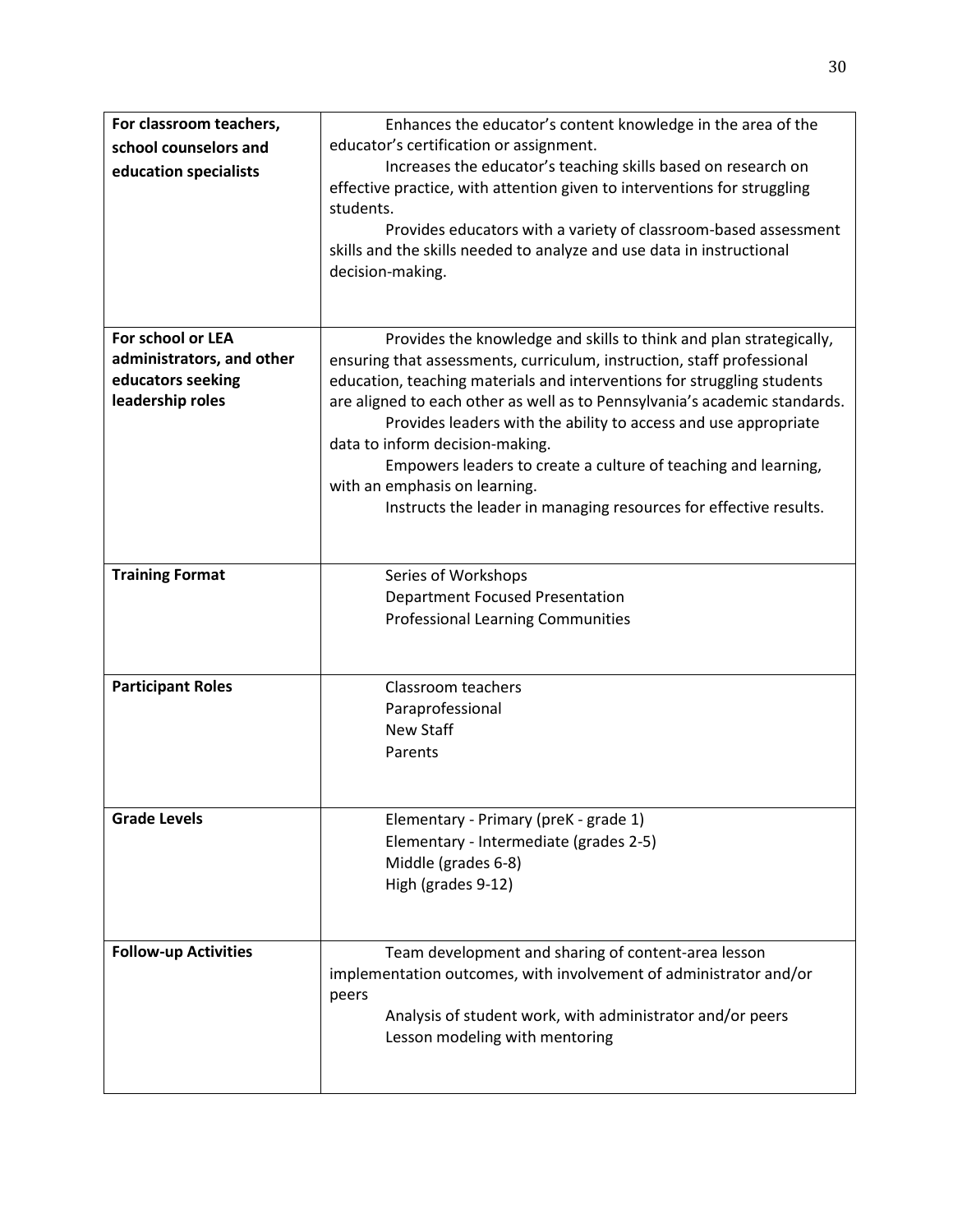| <b>Evaluation Methods</b> | Classroom observation focusing on factors such as planning and<br>preparation, knowledge of content, pedagogy and standards, classroom<br>environment, instructional delivery and professionalism.<br>Standardized student assessment data other than the PSSA |
|---------------------------|----------------------------------------------------------------------------------------------------------------------------------------------------------------------------------------------------------------------------------------------------------------|
|                           | Classroom student assessment data                                                                                                                                                                                                                              |

## **Transition**

| Description               | The BASD brings in the Office of Vocational Rehabilitation every month to do<br>training on employment skills and post secondary education awareness at the<br>high school level. Career Link meets with students one on one once a month to<br>go over funding for independent living skills such as getting a drivers license<br>and/or getting drivers ed classes outside of school and taking the driver's<br>education test. Students are being enrolled in Camp Steam through Career Link<br>which is a paid placement that students receive soft skills workshops, financial<br>literacy training, entrepreneurial skills session, leadership activities, and tours<br>of local businesses. |
|---------------------------|----------------------------------------------------------------------------------------------------------------------------------------------------------------------------------------------------------------------------------------------------------------------------------------------------------------------------------------------------------------------------------------------------------------------------------------------------------------------------------------------------------------------------------------------------------------------------------------------------------------------------------------------------------------------------------------------------|
|                           | The Transition Coordinator has developed a matrix of services for students.<br>This information includes enrolling in Pre-enrollment Transition Program at the<br>ninth grade level, enrolling in Career Link Bridges to the Future Program in<br>grade 10. Completing the OVR online Pre-Application process in 11th grade,<br>and enrolling with OVR by grade 12 if the student is not already enrolled. The<br>Transition Coordinator maintains a roster of each transition age student<br>regarding the processes they are in, what was discussed and what the<br>timeliness are.                                                                                                              |
|                           | With regard to training, Agency Night is done annually to increase parent<br>awareness and involvement. Career Link will do a Career Link expo to increase<br>enrollment in their program. OVR and the high school will coordinate a spring<br>job fair at the local career and technical school.                                                                                                                                                                                                                                                                                                                                                                                                  |
|                           | With regard to teachers and the educational setting, the Transition<br>Coordinator will train general and special education teachers on the<br>differences between school age services and post secondary services.                                                                                                                                                                                                                                                                                                                                                                                                                                                                                |
|                           | The "Transition Choices" class is offered each semester to high school students<br>in grades 9-12. This class focuses on teaching students how to self advocate,<br>learn more about their disability and other topics such as voting and post<br>secondary options.                                                                                                                                                                                                                                                                                                                                                                                                                               |
| <b>Person Responsible</b> | Mrs. Rachael Davis, Transition Coordinator                                                                                                                                                                                                                                                                                                                                                                                                                                                                                                                                                                                                                                                         |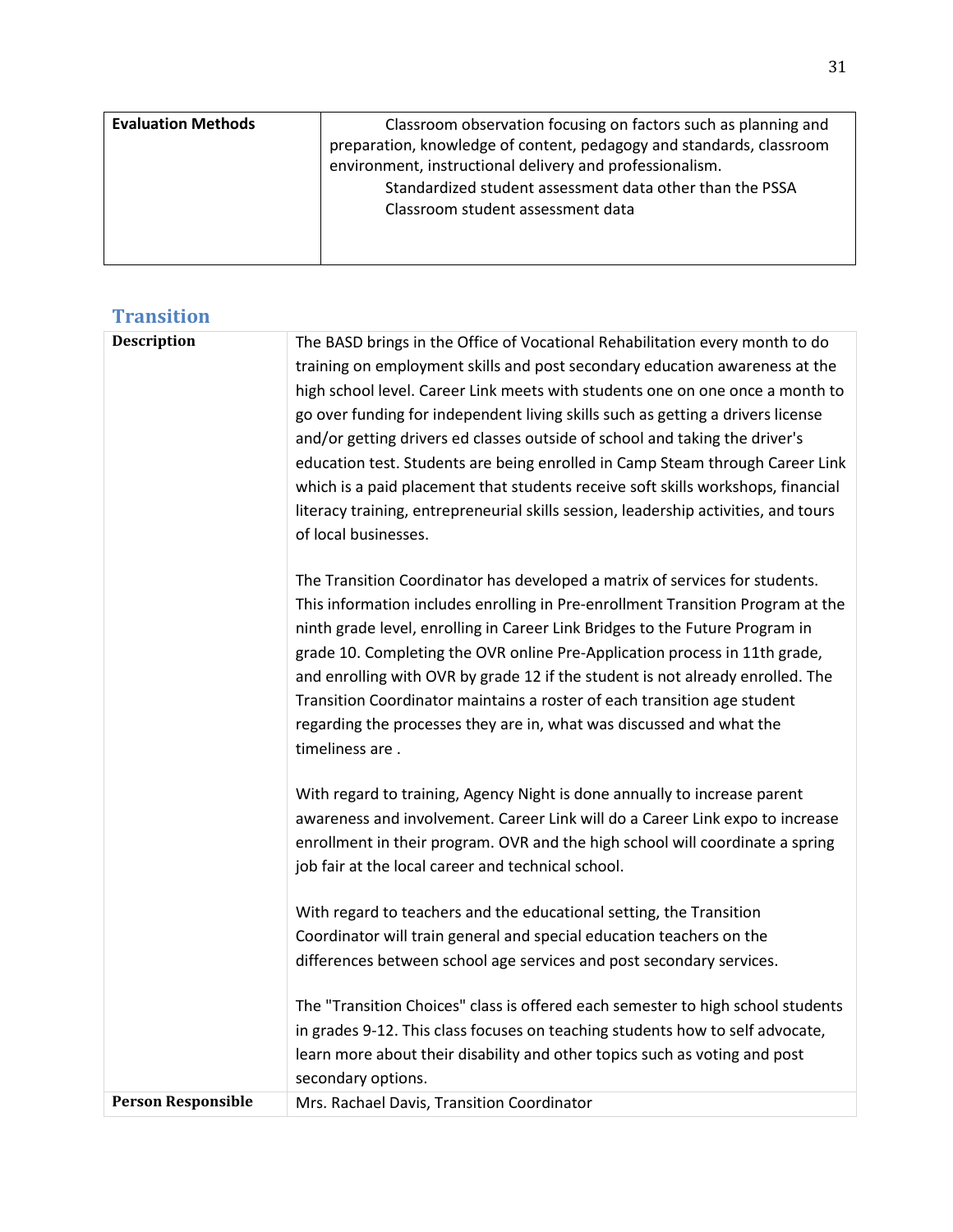| <b>Start Date</b> | 7/1/2020          |
|-------------------|-------------------|
| <b>End Date</b>   | 6/30/2023         |
| Program Area(s)   | Special Education |

## **Professional Development Details**

| <b>Hours Per Session</b>             | 6.0                                                                                                                                       |
|--------------------------------------|-------------------------------------------------------------------------------------------------------------------------------------------|
| # of Sessions                        | 10                                                                                                                                        |
| # of Participants Per Session        | 10                                                                                                                                        |
| Provider                             | District and outside organizations-many of these professional learning                                                                    |
|                                      | opportunities are one to one, student specific                                                                                            |
| <b>Provider Type</b>                 | Non-profit Organization                                                                                                                   |
| <b>PDE Approved</b>                  | Yes                                                                                                                                       |
| <b>Knowledge Gain</b>                | The area of training in the area of transition is robust in that parents,                                                                 |
|                                      | students with disabilities, general education teachers and community                                                                      |
|                                      | entiities can learn about various services that are afforded to students                                                                  |
|                                      | who are 14 years of age and older.                                                                                                        |
|                                      |                                                                                                                                           |
|                                      |                                                                                                                                           |
| <b>Research &amp; Best Practices</b> | This is an optional narrative for Special Education.                                                                                      |
| <b>Base</b>                          |                                                                                                                                           |
|                                      |                                                                                                                                           |
| For classroom teachers,              | Enhances the educator's content knowledge in the area of the                                                                              |
| school counselors and                | educator's certification or assignment.                                                                                                   |
| education specialists                | Increases the educator's teaching skills based on research on<br>effective practice, with attention given to interventions for struggling |
|                                      | students.                                                                                                                                 |
|                                      | Provides educators with a variety of classroom-based assessment                                                                           |
|                                      | skills and the skills needed to analyze and use data in instructional                                                                     |
|                                      | decision-making.                                                                                                                          |
|                                      | Empowers educators to work effectively with parents and                                                                                   |
|                                      | community partners.                                                                                                                       |
|                                      |                                                                                                                                           |
| For school or LEA                    | Provides the knowledge and skills to think and plan strategically,                                                                        |
| administrators, and other            | ensuring that assessments, curriculum, instruction, staff professional                                                                    |
| educators seeking leadership         | education, teaching materials and interventions for struggling students                                                                   |
| roles                                | are aligned to each other as well as to Pennsylvania's academic                                                                           |
|                                      | standards.                                                                                                                                |
|                                      | Provides leaders with the ability to access and use appropriate                                                                           |
|                                      | data to inform decision-making.                                                                                                           |
|                                      | Empowers leaders to create a culture of teaching and learning,<br>with an emphasis on learning.                                           |
|                                      | Instructs the leader in managing resources for effective results.                                                                         |
|                                      |                                                                                                                                           |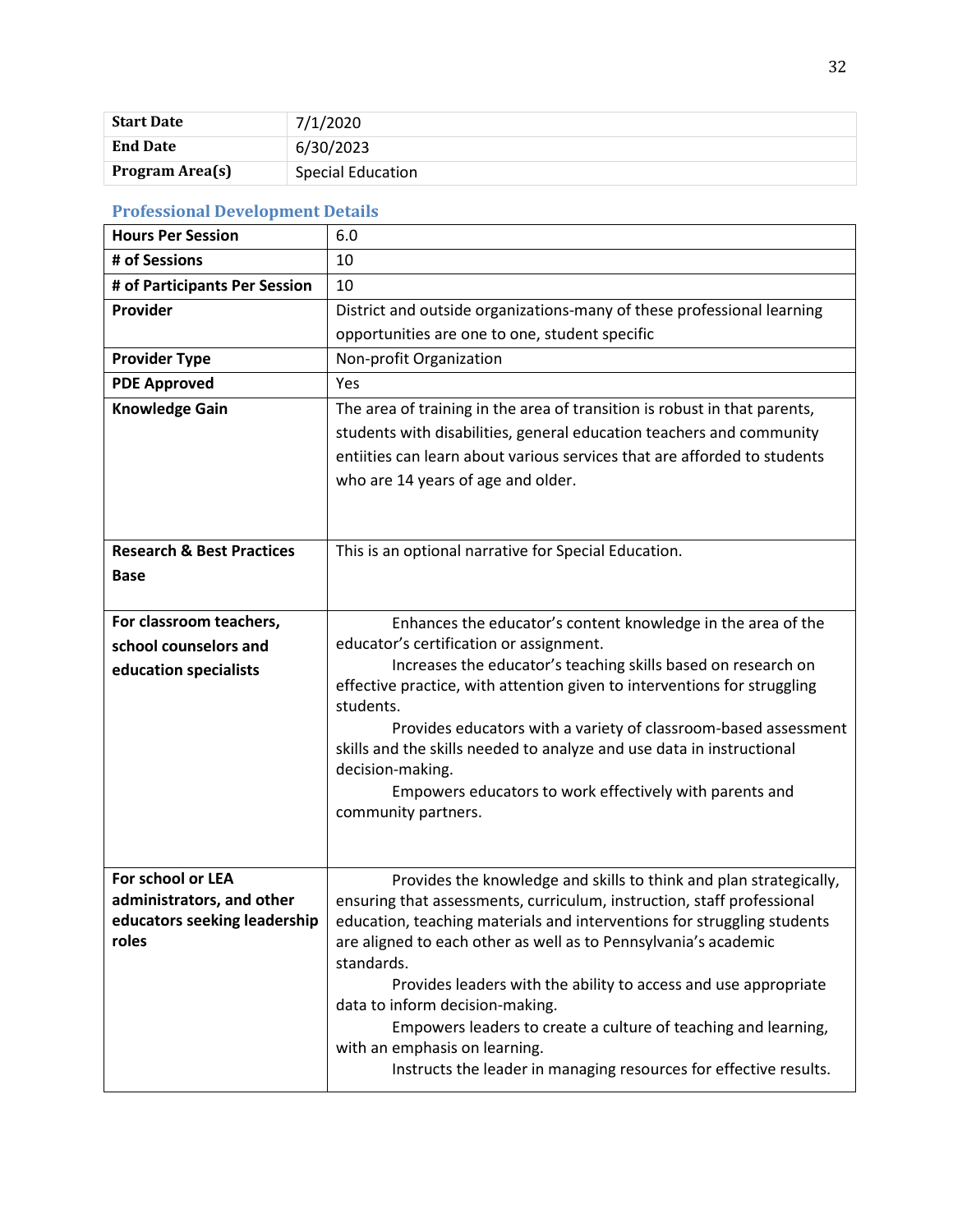| <b>Training Format</b>      | LEA Whole Group Presentation<br>Live Webinar<br><b>Offsite Conferences</b>                                                                                                                                                                                                                                                                                                                                                                                                                                                               |
|-----------------------------|------------------------------------------------------------------------------------------------------------------------------------------------------------------------------------------------------------------------------------------------------------------------------------------------------------------------------------------------------------------------------------------------------------------------------------------------------------------------------------------------------------------------------------------|
| <b>Participant Roles</b>    | Classroom teachers<br>Other educational specialists<br><b>Related Service Personnel</b><br>Parents                                                                                                                                                                                                                                                                                                                                                                                                                                       |
| <b>Grade Levels</b>         | Middle (grades 6-8)<br>High (grades 9-12)                                                                                                                                                                                                                                                                                                                                                                                                                                                                                                |
| <b>Follow-up Activities</b> | continue to build capacity in areas of need as outlined in student<br>survey results                                                                                                                                                                                                                                                                                                                                                                                                                                                     |
| <b>Evaluation Methods</b>   | Classroom observation focusing on factors such as planning and<br>preparation, knowledge of content, pedagogy and standards, classroom<br>environment, instructional delivery and professionalism.<br>Review of written reports summarizing instructional activity<br>We continue to monitor and improve student involvement with<br>the Office of Vocational Rehabilitation as well as other agencies. We will<br>continue to monitor student work placements as well as where students<br>go after high school through survey results. |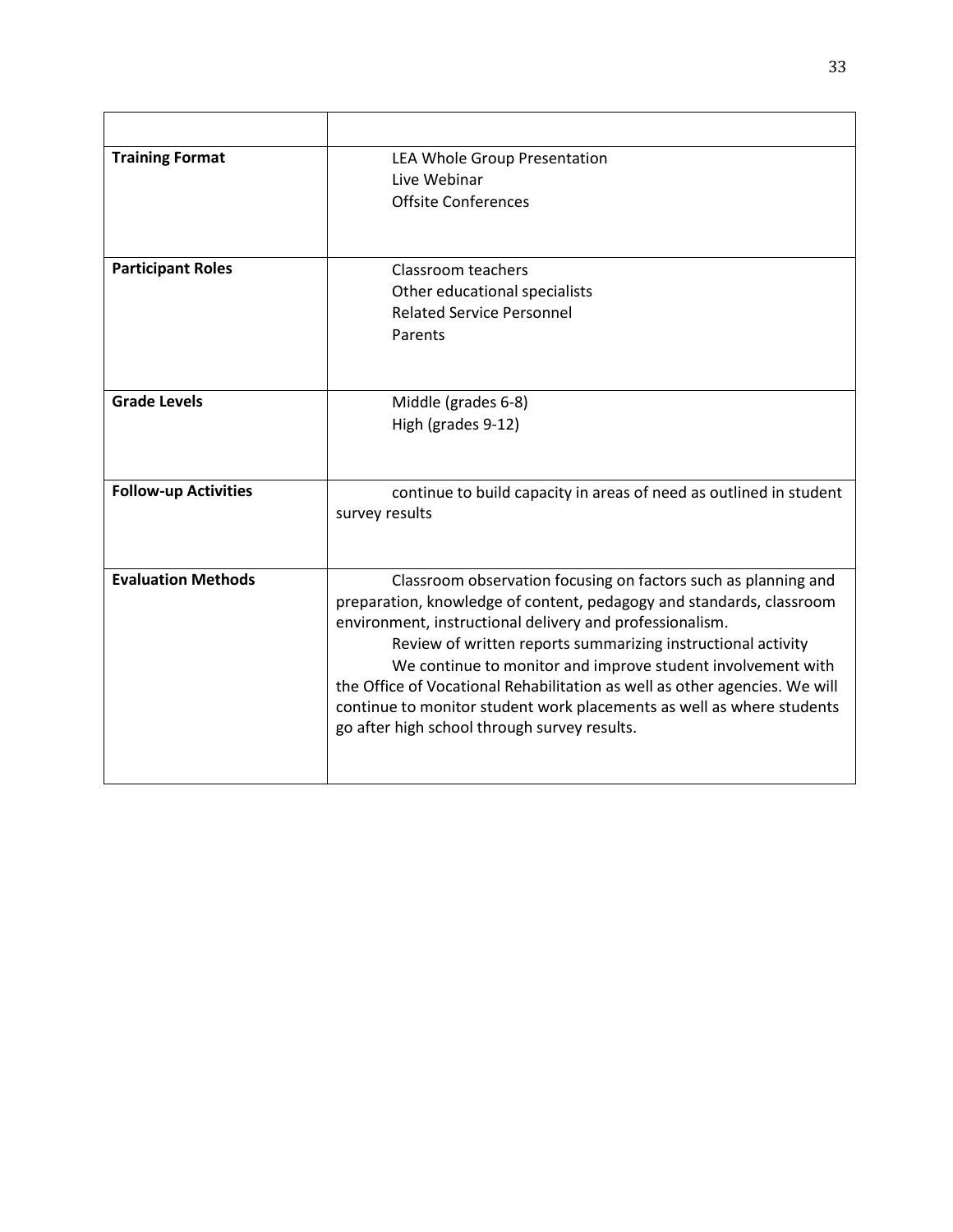## Special Education Affirmations

We also affirm our understanding that any requests for any deviations from the Chapter 14 regulations, standards, policies, and procedures must be made in writing to the Pennsylvania Department of Education. The school district understands that the Special Education Component of the District Level Plan will be approved by PDE in accordance with the following criteria as set forth in 22 Pa. School Code § 14.104 and as part of the District Level Plan:

- 1. There are a full range of services, programs and alternative placements available to the school district for placement and implementation of the special education programs in the school district.
- 2. The school district has adopted a child find system to locate, identify and evaluate young children and children who are thought to be a child with a disability eligible for special education residing within the school district's jurisdiction. Child find data is collected, maintained, and used in decision-making. Child find process and procedures are evaluated for its effectiveness. The school district implements mechanisms to disseminate child find information to the public, organizations, agencies, and individuals on at least an annual basis.
- 3. The school district has adopted policies and procedures that assure that students with disabilities are included in general education programs and extracurricular and nonacademic programs and activities to the maximum extent appropriate in accordance with an Individualized Education Program.
- 4. The school district will comply with the PA Department of Education, Bureau of Special Education's revision notice process.
- 5. The school district follows the state and federal guidelines for participation of students with disabilities in state and district-wide assessments including the determination of participation, the need for accommodations, and the methods of assessing students for whom regular assessment is not appropriate.
- 6. The school district affirms the Pennsylvania Department of Education that funds received through participation in the medical assistance reimbursement program, ACCESS, will be used to enhance or expand the current level of services and programs provided to students with disabilities in this local education agency.

We affirm that the school district has completed a 28 day public inspection and comment period as required under 22 PA Code § 4.13 (d) prior to the school entity's governing board approval and submission to the Department of Education (Bureau of Special Education).

#### **Affirmed by Jon Guizar on 5/1/2020**

*Board President*